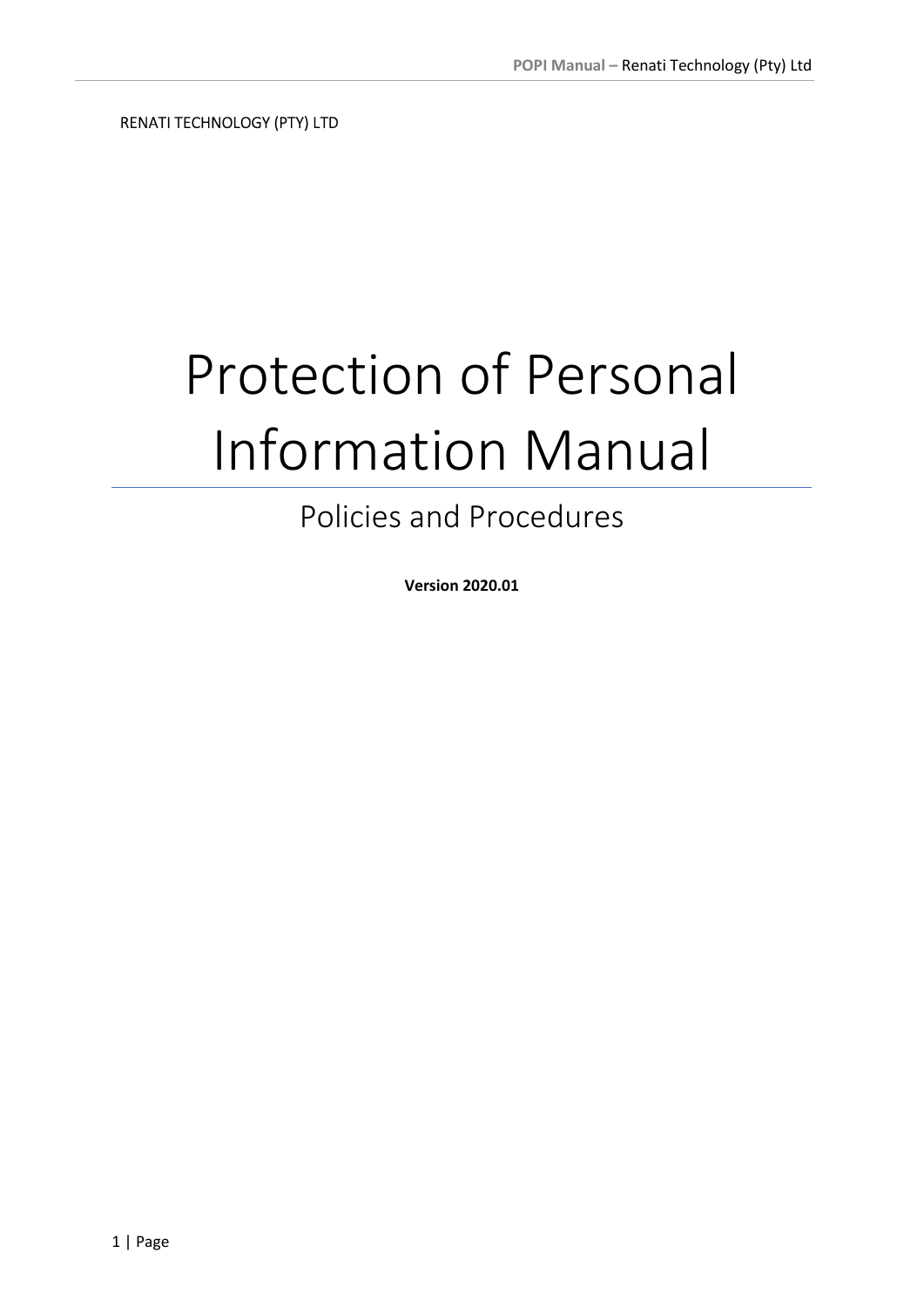# Contents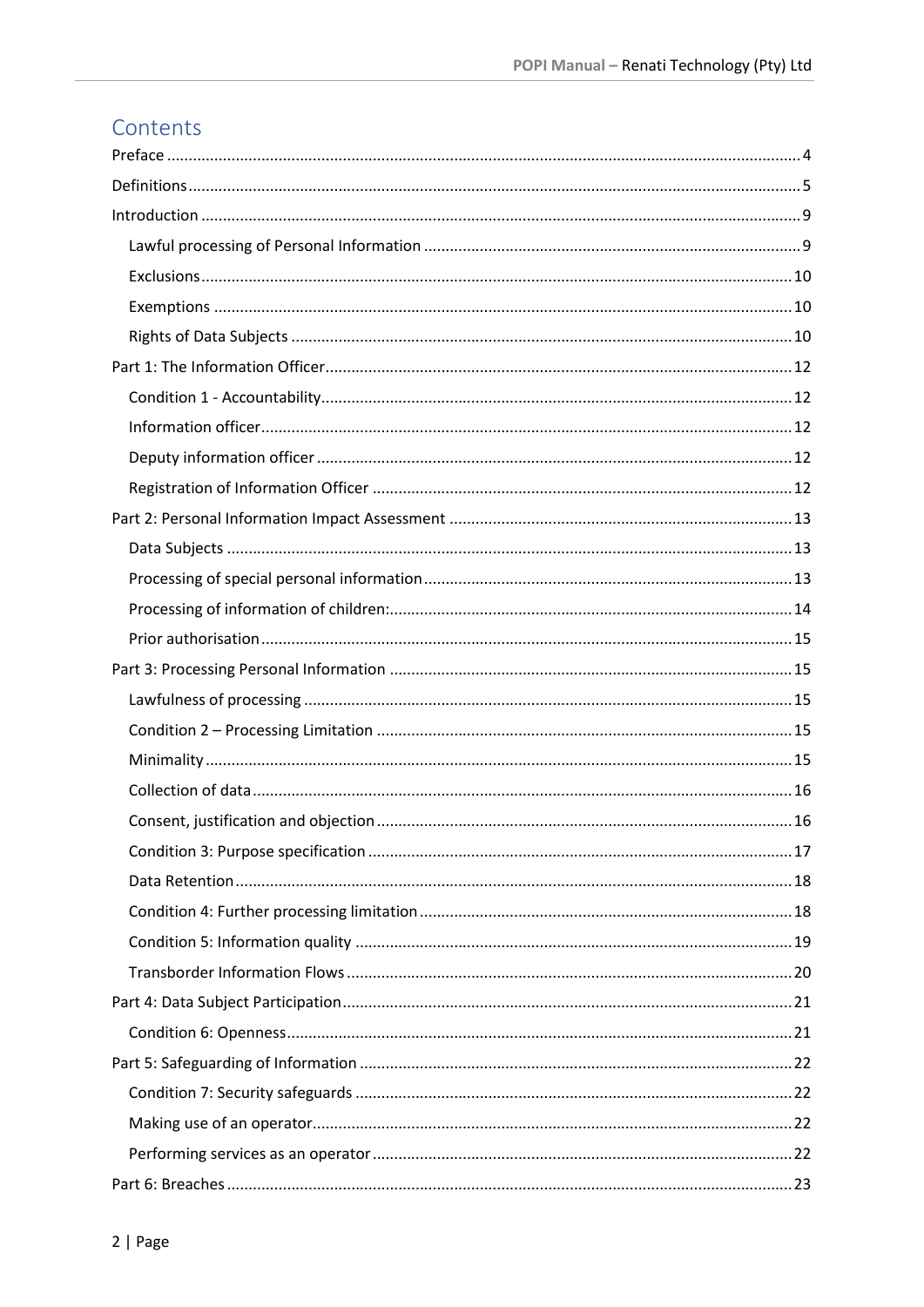| Implementation - Direct marketing by electronic means to new potential clients24 |  |
|----------------------------------------------------------------------------------|--|
| Implementation - Direct marketing by electronic means to existing clients24      |  |
|                                                                                  |  |
|                                                                                  |  |
|                                                                                  |  |
|                                                                                  |  |
|                                                                                  |  |
|                                                                                  |  |
| Section 51: Manual on functions of, and index of records held by, private body28 |  |
|                                                                                  |  |
|                                                                                  |  |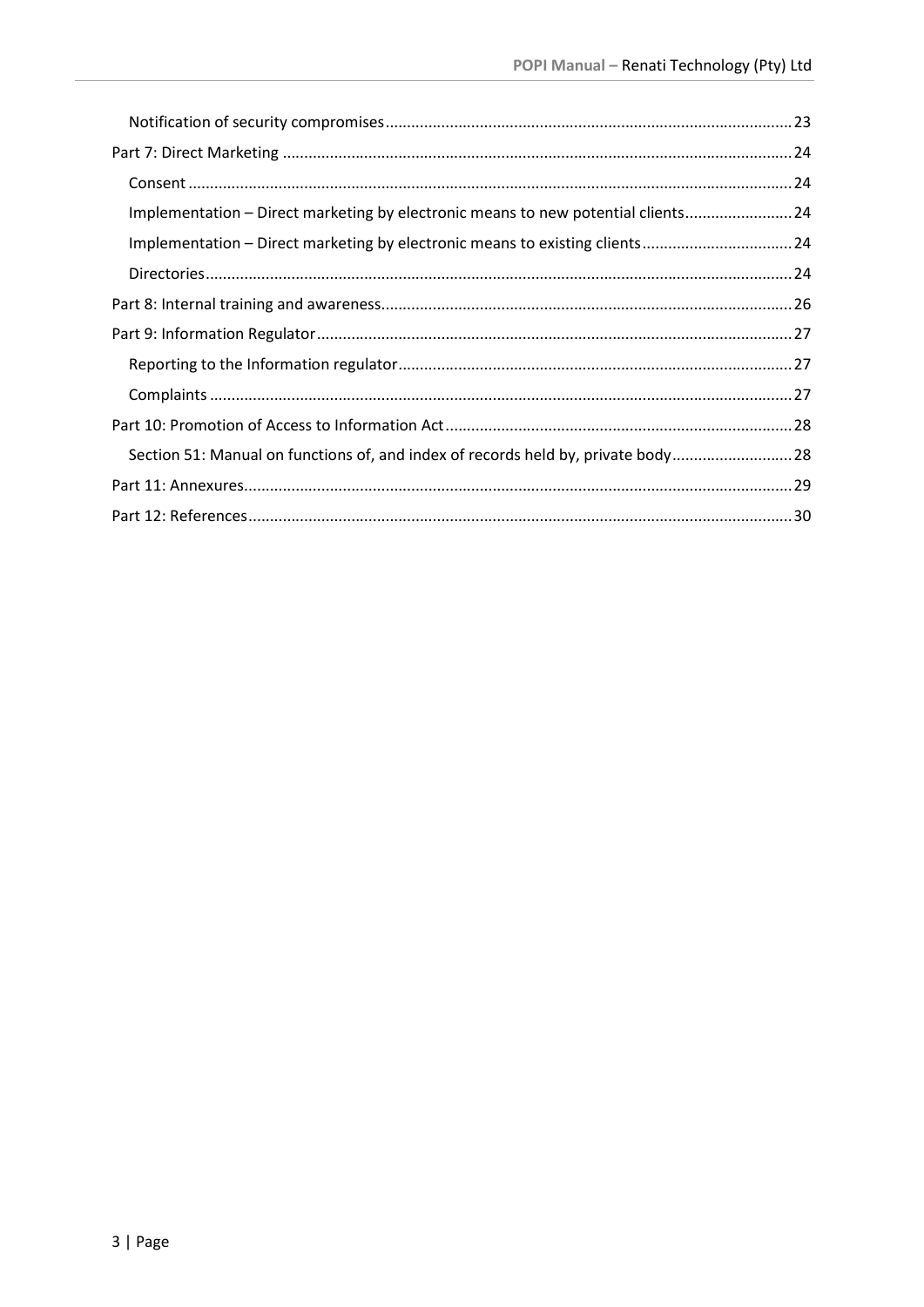# Preface

The Protection of Personal Information Act, 4 of 2013, recognizes that, in terms of the Constitution of South Africa, everyone has the right to privacy. This includes the right against unlawful collection, retention, dissemination and use of personal information. The Act therefore regulates the processing of personal information by public and private bodies in a manner that gives effect to the constitutional right to privacy subject to justifiable limitations that are aimed at protecting other rights and important interests, particularly the of access to information.

The Act requires responsible parties to take actions to ensure protection of personal information when processing, and compliance with the eight lawful conditions of processing.

Entities that make use of these resources for POPI compliance are urged to read through it carefully, consider the specific POPI implications for them and incorporate that into the manual and annexures.

Guidance have been provided in comment fields that may be deleted once the necessary edits have been performed. Fields that require editing have also been indicated in yellow or by way of a dropdown box. Please read through the manual carefully and edit where necessary.

Please note that no part of this manual or toolkit replace the responsibility of the information officer to ensure compliance, nor can it be seen, on its own, as sufficient information to provide knowledge regarding the POPI and PAIA Act to the extent required by the Information Officer and the Deputy Information Officer. Training, research and/or consultation should still be considered.

# Disclaimer:

This manual is prepared by JZA Advisory and Tax (Pty) Ltd from the legislation as promulgated. JZA Advisory and Tax (Pty) Ltd assumes no liability or guarantee whatsoever for damages of any type, including and without limitation for direct, special, indirect, or consequential damages associated with the use of this manual. This manual does not constitute legal advice. Users of this manual are advised to obtain their legal advice before applying the content of this manual.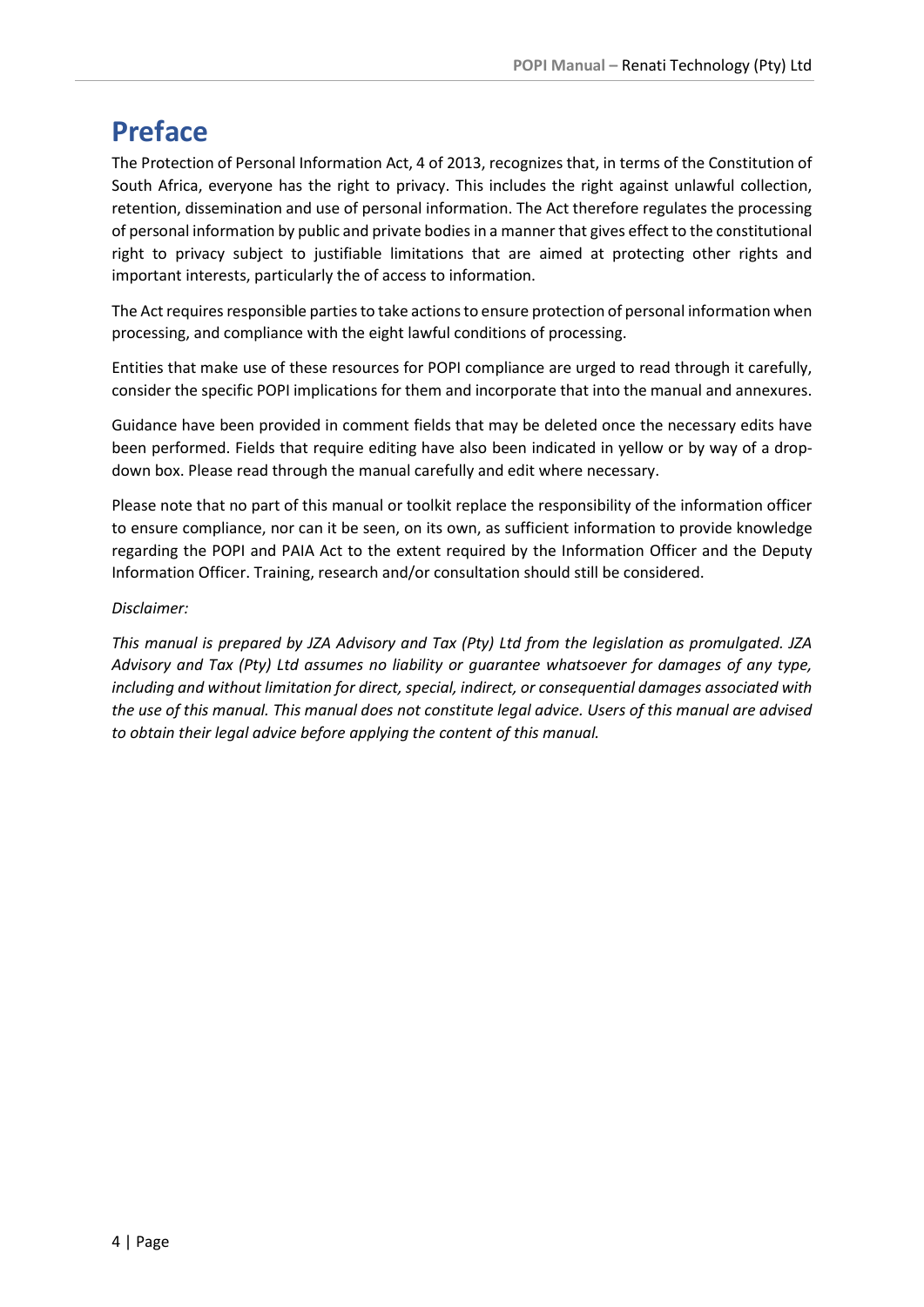# **Definitions**

The following terms used in this manual and legislation are defined as follows:

"The Act": The Protection of Personal Information Act, 4 of 2013, and includes any regulation under this act.

''Automated means": any equipment capable of operating automatically in response to instructions given for the purpose of processing information.

"Biometrics": A technique of personal identification that is based on physical, physiological or behavioural characterisation including blood typing, fingerprinting, DNA analysis, retinal scanning and voice recognition.

"Body": public or private body.

"Child": A natural person under the age of 18 years who is not legally competent, without the assistance of a competent person, to take any action or decision in respect of any matter concerning him- or herself.

"Code of conduct": A code of conduct issued by the Regulator in terms of Chapter 7 of the Act.

"Competent person": Any person who is legally competent to consent to any action or decision being taken in respect of any matter concerning a child.

"Consent": Any voluntary, specific and informed expression of will in terms of which permission is given for the processing of personal information.

"Constitution": The Constitution of the Republic of South Africa, 1996.

"Data subject": The person to whom personal information relates.

"De-identify": In relation to personal information of a data subject, means to delete any information that identifies the data subject, can be used or manipulated by a reasonably foreseeable method to identify the data subject, or can be linked by a reasonably foreseeable method to other information that identifies the data subject.

"Direct marketing": To approach a data subject, either in person or by mail or electronic communication, for the direct or indirect purpose of promoting or offering to supply, in the ordinary course of business, any goods or services to the data subject, or requesting the data subject to make a donation of any kind for any reason.

"Electronic communication": Any text, voice, sound or image message sent over an electronic communications network which is stored in the network or in the recipient's terminal equipment until it is collected by the recipient.

"Enforcement notice": A notice issued by the Regulator to a responsible party in order to take certain action.

"Filing system": Any structured set of information, whether centralised, decentralised or dispersed on a functional or geographical basis, which is accessible according to specific criteria.

"Head": of, or in relation to, a private body means:

a) in the case of a natural person, that natural person or any person duly authorised by that natural person;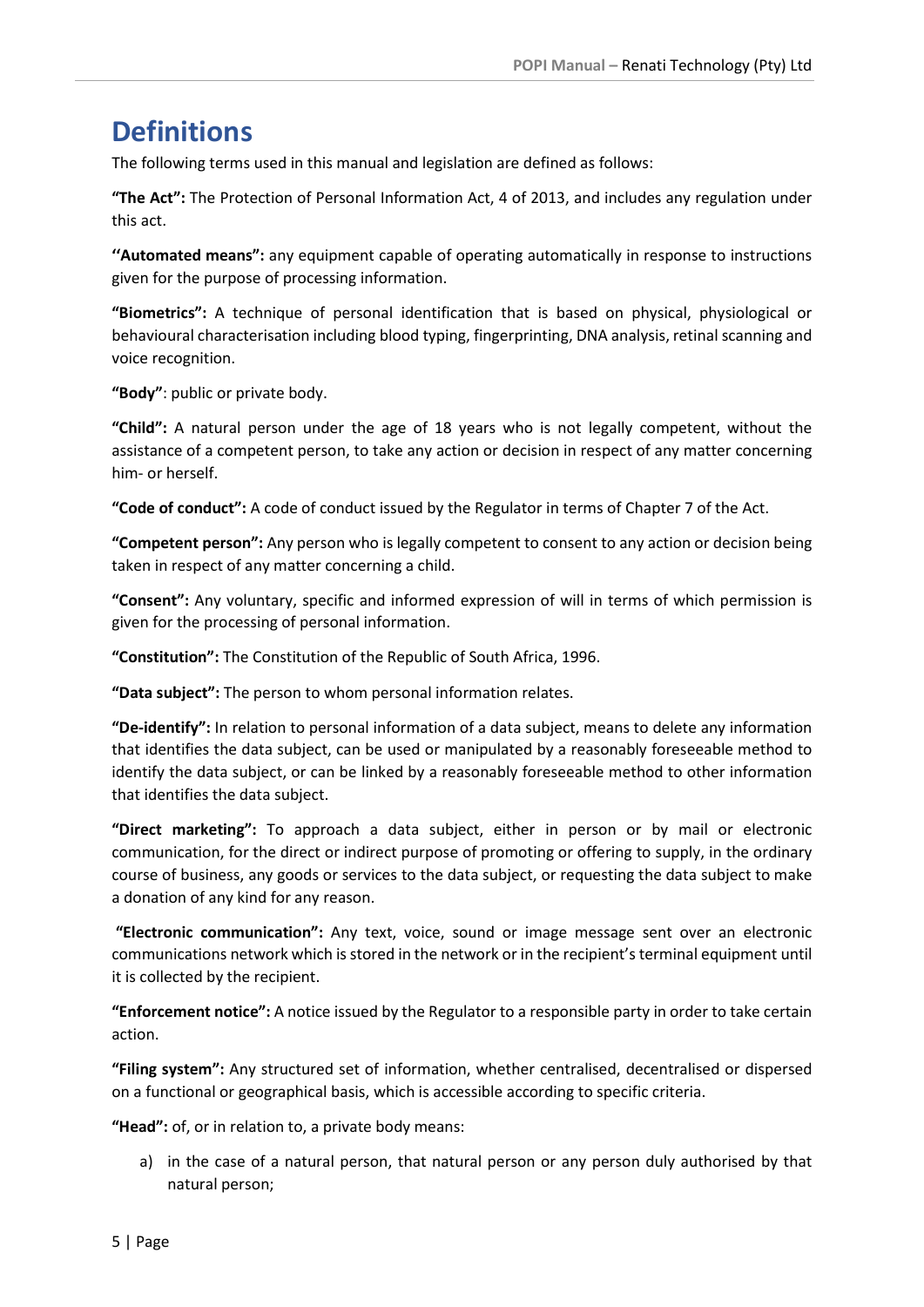- b) in the case of a partnership, any partner of the partnership or any person duly authorised by the partnership;
- c) in the case of a juristic person the chief executive officer or equivalent officer of the juristic person or any person duly authorised by that officer;

"Information matching programme": The comparison, whether manually or by means of any electronic or other device, of any document that contains personal information about ten or more data subjects with one or more documents that contain personal information of ten or more data subjects, for the purpose of producing or verifying information that may be used for the purpose of taking any action in regard to an identifiable data subject.

"Minister": The Cabinet member responsible for the administration of justice.

"Operator": A person who processes personal information for a responsible party in terms of a contract or mandate, without coming under the direct authority of that party. This means that the information you process is not for your direct client, employee, supplier, etc. but rather that of another entity. For example, if you provide payroll services and as such process the information of another entity's employees.

"Person": A natural person or a juristic person.

"Personal information": Information relating to an identifiable, living, natural person, and where it is applicable, an identifiable, existing juristic person, including, but not limited to:

- a) information relating to the race, gender, sex, pregnancy, marital status, national, ethnic or social origin, colour, sexual orientation, age, physical or mental health, well-being, disability, religion, conscience, belief, culture, language and birth of the person;
- b) information relating to the education or the medical, financial, criminal or employment history of the person;
- c) any identifying number, symbol, e-mail address, physical address, telephone number, location information, online identifier or other particular assignment to the person;
- d) the biometric information of the person;
- e) the personal opinions, views or preferences of the person;
- f) correspondence sent by the person that is implicitly or explicitly of a private or confidential nature or further correspondence that would reveal the contents of the original correspondence;
- g) the views or opinions of another individual about the person; and
- h) the name of the person if it appears with other personal information relating to the person or if the disclosure of the name itself would reveal information about the person.

"POPI": Protection of Personal Information.

"POPIA": Protection of Personal Information Act

"PAIA": Promotion of Access to Information Act

"Prescribed": Prescribed by regulation or by a code of conduct.

#### "Private body":

- a) a natural person who carries or has carried on any trade, business or profession, but only in such capacity;
- b) a partnership which carries or has carried on any trade, business or profession; or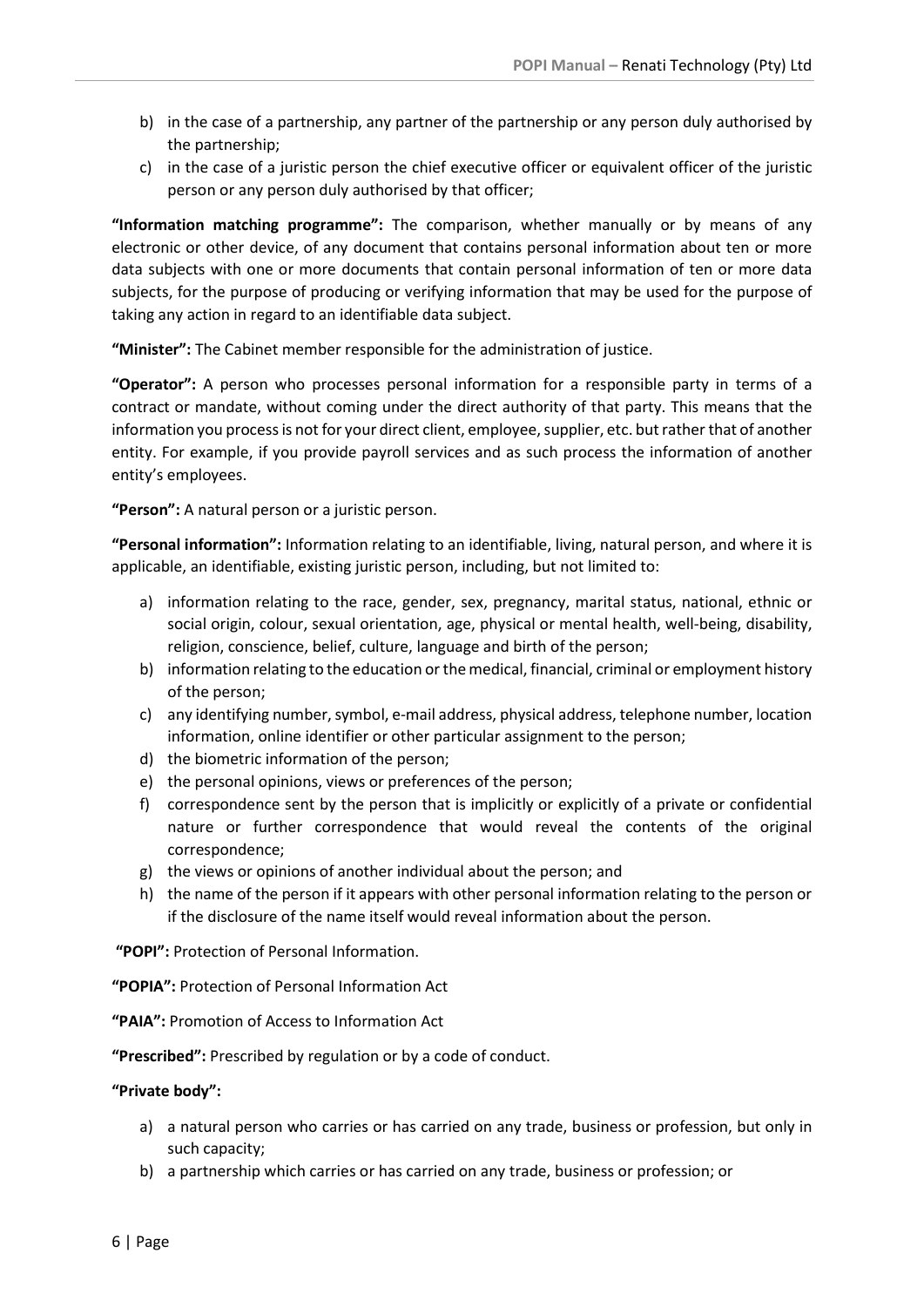c) any former or existing juristic person but excludes a public body.

"Processing": Any operation or activity or any set of operations, whether or not by automatic means, concerning personal information, including:

- a) the collection, receipt, recording, organisation, collation, storage, updating or modification, retrieval, alteration, consultation or use;
- b) dissemination by means of transmission, distribution or making available in any other form; or
- c) merging, linking, as well as restriction, degradation, erasure or destruction of information.

"Professional legal adviser": Any legally qualified person, whether in private practice or not, who lawfully provides a client, at his or her or its request, with independent, confidential legal advice.

#### "Public body":

- a) any department of state or administration in the national or provincial sphere of government or any municipality in the local sphere of government; or
- b) any other functionary or institution when:
	- a. exercising a power or performing a duty in terms of the Constitution or a provincial constitution; or
	- b. exercising a public power or performing a public function in terms of any legislation.

"Public record": A record that is accessible in the public domain and which is in the possession of or under the control of a public body, whether or not it was created by that public body.

"Record": Any recorded information:

- a) regardless of form or medium, including any of the following:
	- a. Writing on any material;
	- b. information produced, recorded or stored by means of any tape-recorder, computer equipment, whether hardware or software or both, or other device, and any material subsequently derived from information so produced, recorded or stored;
	- c. label, marking or other writing that identifies or describes anything of which it forms part, or to which it is attached by any means;
	- d. book, map, plan, graph or drawing;
	- e. photograph, film, negative, tape or other device in which one or more visual images are embodied so as to be capable, with or without the aid of some other equipment, of being reproduced;
- b) in the possession or under the control of a responsible party;
- c) whether or not it was created by a responsible party; and
- d) regardless of when it came into existence.

"Regulator": The Information Regulator established in terms of section 39 of the Act.

"Re-identify": In relation to personal information of a data subject, means to resurrect any information that has been de-identified, that:

- a) identifies the data subject;
- b) can be used or manipulated by a reasonably foreseeable method to identify the data subject; or
- c) can be linked by a reasonably foreseeable method to other information that identifies the data subject, ''re-identified'' has a corresponding meaning.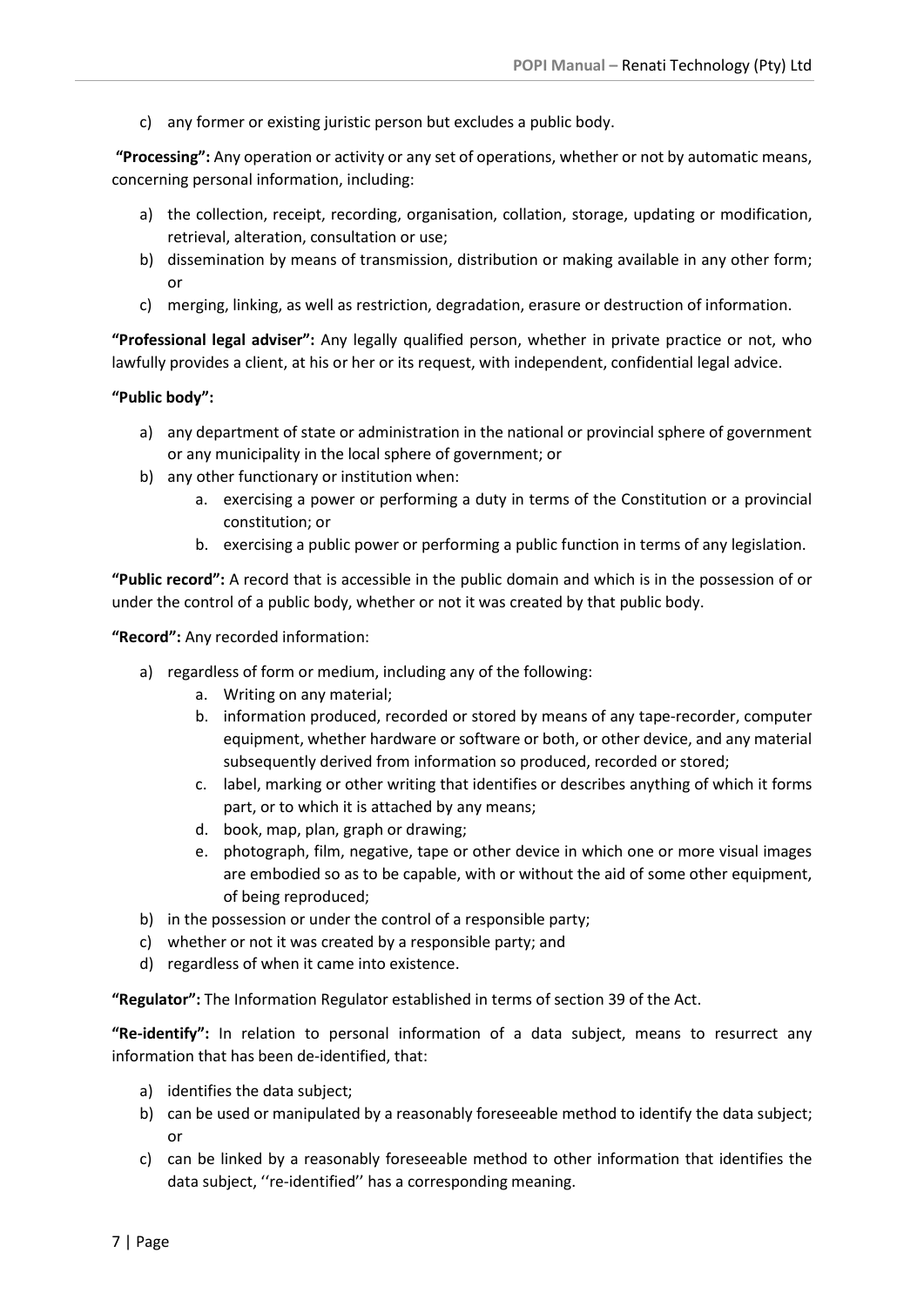"Republic": The Republic of South Africa.

"Responsible party": A public or private body or any other person which, alone or in conjunction with others, determines the purpose of and means for processing personal information.

"Restriction": To withhold from circulation, use or publication any personal information that forms part of a filing system, but not to delete or destroy such information.

#### "Special personal information":

- a) the religious or philosophical beliefs, race or ethnic origin, trade union membership, political persuasion, health or sex life or biometric information of a data subject; or
- b) the criminal behaviour of a data subject to the extent that such information relates to:
	- a. the alleged commission by a data subject of any offence; or
	- b. any proceedings in respect of any offence allegedly committed by a data subject or the disposal of such proceedings.

"Unique identifier": Any identifier that is assigned to a data subject and is used by a responsible party for the purposes of the operations of that responsible party and that uniquely identifies that data subject in relation to that responsible party.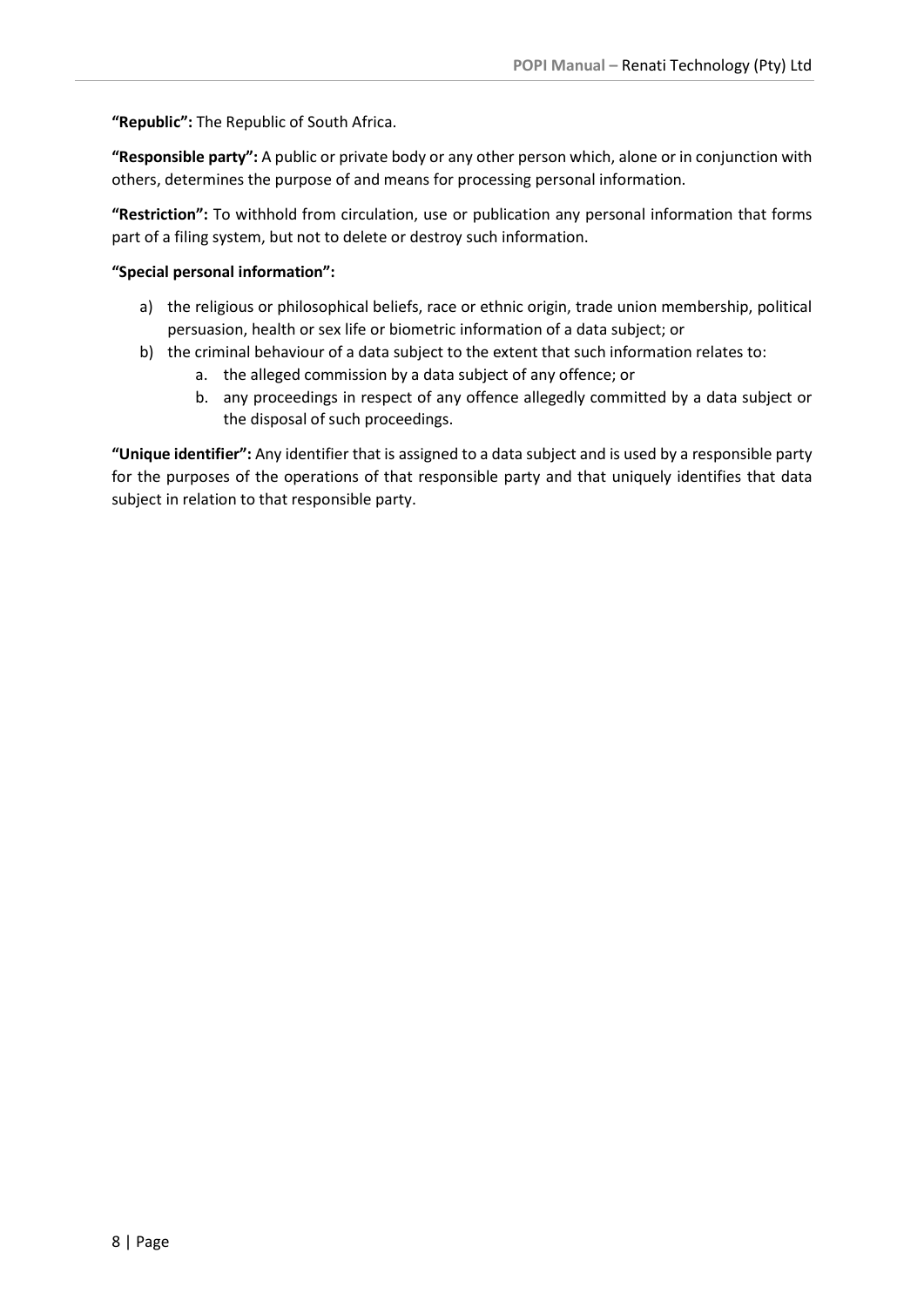# Introduction

# Lawful processing of Personal Information

Personal information may be processed if it is done in accordance with the Act and the responsible party adheres to the conditions for the lawful processing of personal information:

- a) Accountability Refer to Part 1: The Information Officer;
- b) Processing limitation Refer to Part 3: Processing Personal Information;
- c) Purpose specification Refer to Part 3: Processing Personal Information;
- d) Further processing limitation Refer to Part 3: Processing Personal Information;
- e) Information quality Refer to Part 3: Processing Personal Information and Part 4: Data subject participation;
- f) Openness Refer to part 4: Data subject participation;
- g) Security safeguards Refer to Part 5: Safeguarding of Information and Part 6: Breaches;
- h) Data subject participation Refer to part 4: Data subject participation.

The processing of special personal information is prohibited unless:

- a) Consent is obtained from the Data subject;
- b) processing is necessary for the establishment, exercise or defense of a right or obligation in law;
- c) processing is necessary to comply with an obligation of international public law;
- d) processing is for historical, statistical or research purposes to the extent that:
	- a. the purpose serves a public interest, and the processing is necessary for the purpose concerned; or
	- b. it appears to be impossible or would involve a disproportionate effort to ask for consent, and sufficient guarantees are provided for to ensure that the processing does not adversely affect the individual privacy of the data subject to a disproportionate extent;
- e) information has deliberately been made public by the data subject;
- f) Processing is authorised by Regulator;
- g) In the event of religious or philosophical belief, processing is carried out by the spiritual or religious organisation to which the data subject belongs or to which their family members belong;
- h) In the event of race or ethnic origin, processing is carried out to identify data subjects or comply with specific legislation;
- i) In the event of trade union membership, processing is carried out by the trade union to which the data subject belongs;
- j) In the event of political persuasion, processing is carried out by or for an institution, founded on political principles if the information is of their members or employees;
- k) In the event of political persuasion, processing is carried out by or for an institution, founded on political principles if the information is for the purposes of:
	- a. Forming a political party;
	- b. participating in the activities of, or engaging in the recruitment of members for or canvassing supporters or voters for, a political party;
	- c. campaigning for a political party or cause.
- l) In the event of health or sex life, processing is carried out by:
	- a. medical professionals, healthcare institutions or facilities or social services, if such processing is necessary for the proper treatment and care of the data subject;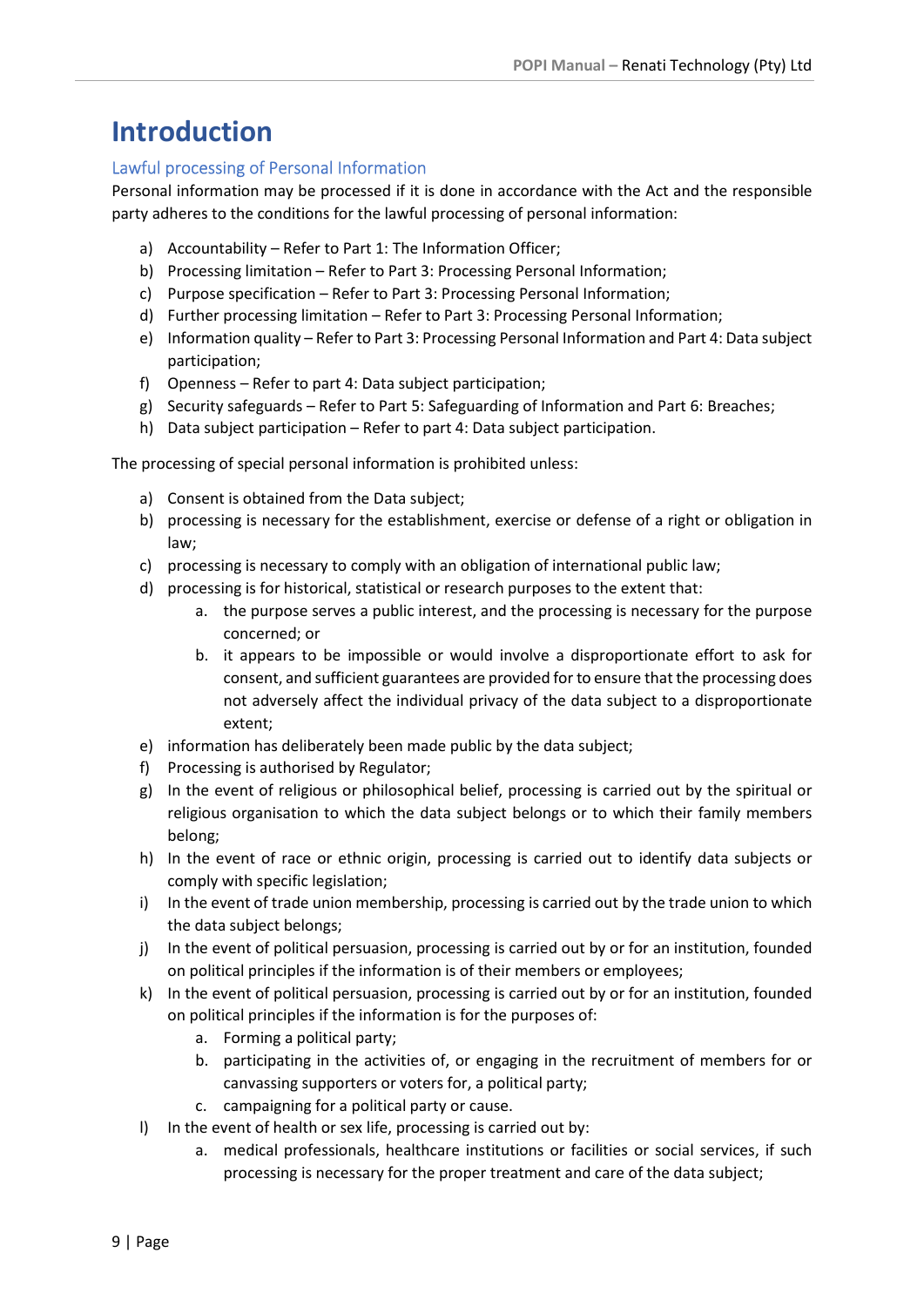- b. insurance companies, medical schemes, medical scheme administrators and managed healthcare organisations;
- c. schools, if such processing is necessary to provide special support for pupils or making special arrangements in connection with their health or sex life;
- d. any public or private body managing the care of a child if such processing is necessary for the performance of their lawful duties;
- e. any public body, if such processing is necessary in connection with the implementation of prison sentences or detention measures;
- f. administrative bodies, pension funds, employers or institutions working for them.
- m) In the event of criminal behaviour or biometric information, processing is carried out by bodies charged by law with applying criminal law or by responsible parties who have obtained that information in accordance with the law;
- n) In the event of criminal behaviour or biometric information, the processing is carried out by the employer in accordance with the rules established in compliance with labour legislation.

The processing of personal information of children are prohibited unless it is:

- a) Carried out with the prior consent of a competent person;
- b) Necessary for the establishment, exercise or defense of a right or obligation in law;
- c) Necessary to comply with an obligation of international public law;
- d) For historical, statistical or research purposes to the extent that:
	- a. the purpose serves a public interest, and the processing is necessary for the purpose concerned; or
	- b. it appears to be impossible or would involve a disproportionate effort to ask for consent, and sufficient guarantees are provided for to ensure that the processing does not adversely affect the individual privacy of the child to a disproportionate extent;
- e) Of personal information which has deliberately been made public by the child with the consent of a competent person;
- f) Processing is authorised by Regulator.

### **Exclusions**

The Act does not apply to the processing of personal information:

- a) in the course of a purely personal or household activity;
- b) that has been de-identified to the extent that it cannot be re-identified again;
- c) solely for the purpose of journalistic, literary or artistic expression to the extent that such an exclusion is necessary to reconcile, as a matter of public interest, the right to privacy with the right to freedom of expression.

The processing of the above information will therefore not be dealt with in this manual.

### **Exemptions**

The regulator may grant exemption, however, at the time this manual was published there was no exemptions granted by the regulator.

### Rights of Data Subjects

Data subjects have the following rights in terms of the Act:

a) to be notified that personal information is being collected or personal information has been accessed or acquired by an unauthorised person;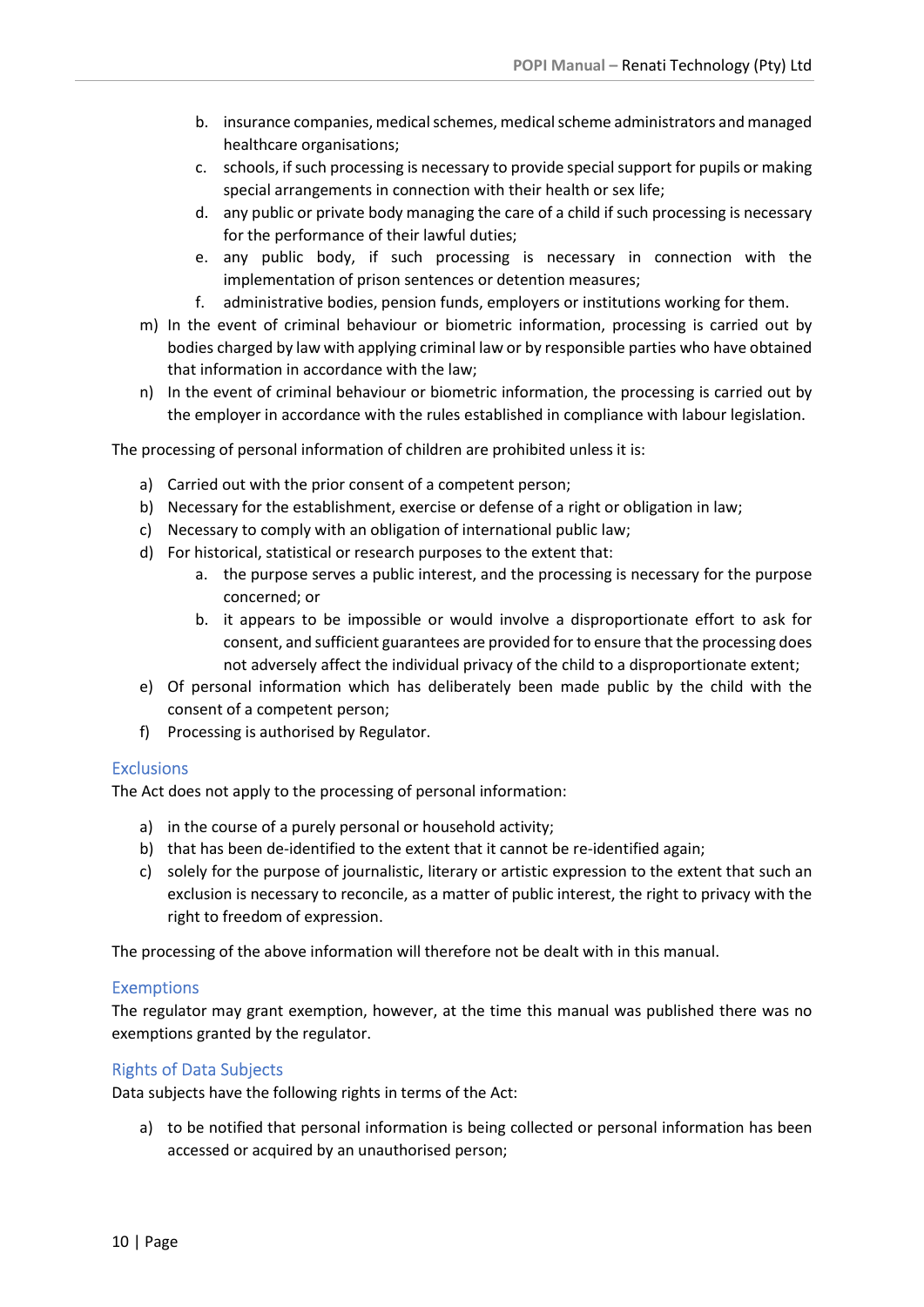- b) to establish whether a responsible party holds personal information of that data subject and to request access to such personal information;
- c) to request, where necessary, the correction, destruction or deletion of personal information;
- d) to object, on reasonable grounds relating to the particular situation, to the processing personal information;
- e) to object to the processing of personal information at any time for purposes of direct marketing;
- f) not to have personal information processed for purposes of direct marketing by means of unsolicited electronic communications except as allowed – Refer to Part 7: Direct Marketing;
- g) not to be subject, under certain circumstances, to a decision which is based solely on the basis of the automated processing of personal information intended to provide a profile of such person;
- h) to submit a complaint to the Regulator regarding the alleged interference with the protection of the personal information of any data subject or to submit a complaint to the Regulator in respect of a determination of an adjudicator;
- i) to institute civil proceedings regarding the alleged interference with the protection of personal information;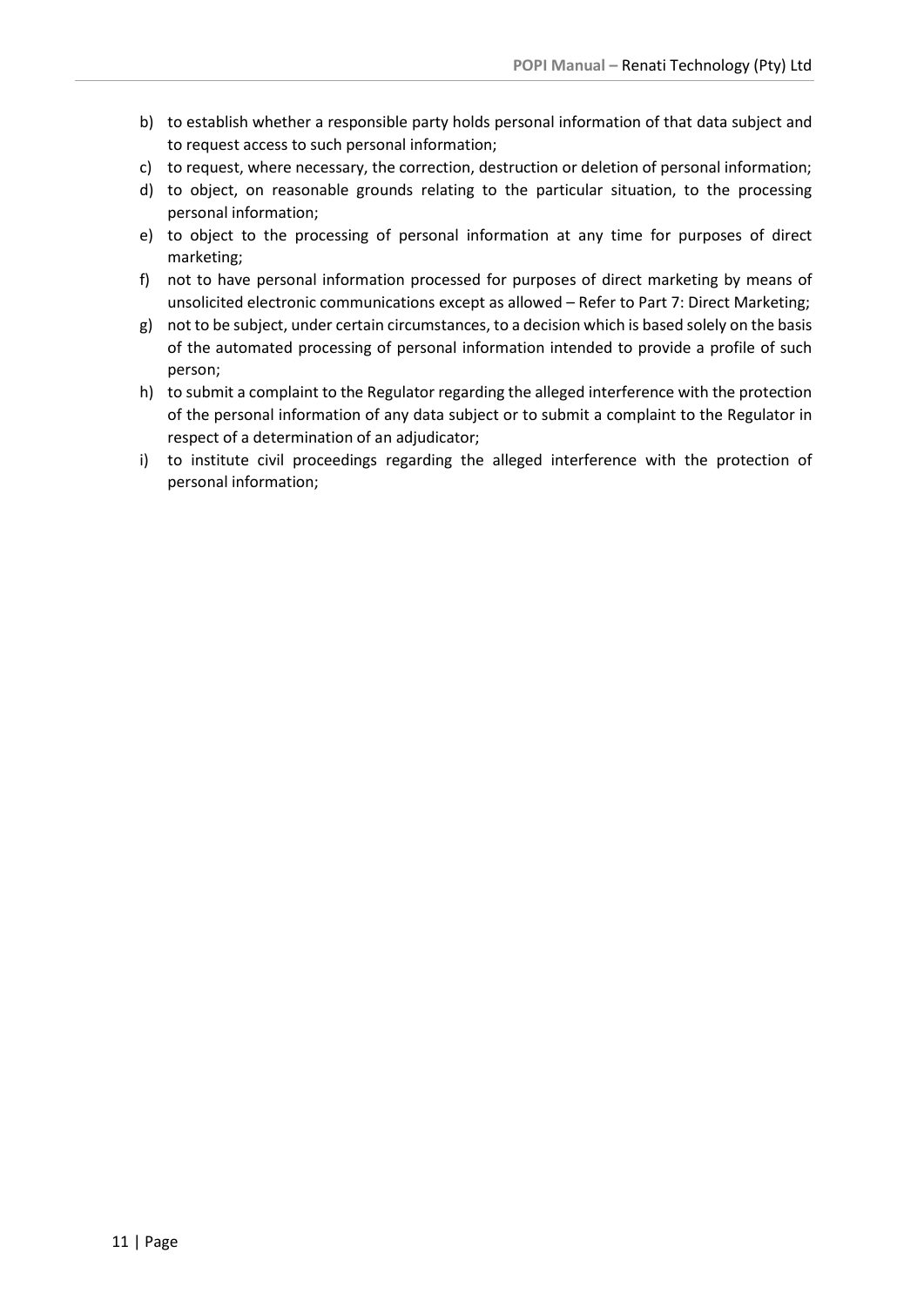# Part 1: The Information Officer

# Condition 1 - Accountability

As a responsible party, RENATI TECHNOLOGY (PTY) LTD must ensure that the conditions for the lawful processing of personal information is complied with. This is done through the appointment of an information officer who will take responsibility and accountability for the provisions of the Act.

### Information officer

RENATI TECHNOLOGY (PTY) LTD is a Private body and as such our information officer is the CEO or equivalent of the entity. This individual has accepted and acknowledged their role in this capacity and is aware of the accountability that comes with it. Please refer to Annexure 1 – Information officer for the acceptance of this responsibility by the relevant individual.

# Deputy information officer

Information Officers are required to designate one or more Deputy Information Officers. As such, RENATI TECHNOLOGY (PTY) LTD has appointed a deputy information officer to whom the responsibilities in terms of the Act as well as the Promotion of Access to Information Act, will be delegated. The Deputy Information Officer will be afforded sufficient time, adequate resources and the financial means to devote to matters concerning POPIA and PAIA.

The Deputy Information Officer will report to the CEO or equivalent as Information officer. He/she will be accessible to all relevant parties within the entity as well as outside to be able to fulfill the duties. This individual will be responsible for implementing the POPI policies and procedures within the entity as set out in Annexure 1 – Information officer.

Despite the above-mentioned designation of a Deputy Information Officer(s), an Information Officer retains the accountability and responsibility for the functions delegated to the Deputy Information Officer.

Annexure 1 – Information officer, sets out the responsibility and accountability of the Information Officer and the Deputy Information officer, as well as the formal acceptance of these.

# Registration of Information Officer

Officers must take up their duties in terms of this Act only after the responsible party has registered them with the Regulator. The Information Officer must complete and submit the registration form to the regulator. The current Information officer has been registered. Should there be a change in Information officer, the particulars will be updated. The Information Officer and Deputy Information Officer acknowledges that the Regulator will make their contact details available on its website.

### Annexure 2 – Information Officer's registration form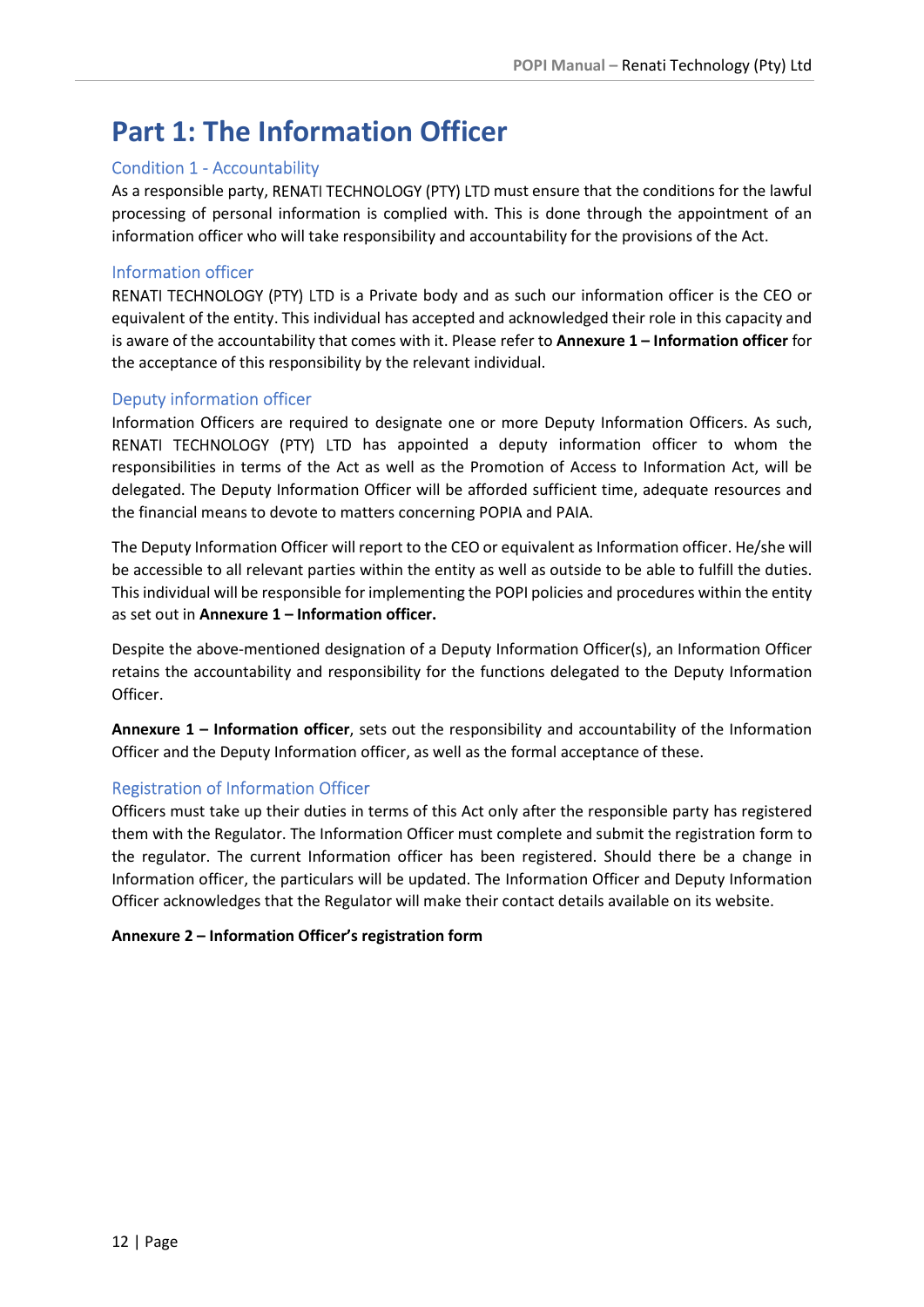# Part 2: Personal Information Impact Assessment

It is the responsibility of the information officer to perform a personal information impact assessment to ensure that adequate measures and standards exist in order to comply with the conditions for the lawful processing of personal information.

This assessment should identify which parts of the Act is applicable to the entity, who are the data subjects of the entity, what information is collected and processed and what measures needs to be taken to ensure lawful processing and safeguarding of the information.

You may need to have a meeting with individuals within the company who are responsible for processing information, to be able to identify all the necessary information. Annexure 3 - Personal information Impact assessment will guide you through this process. This document is the foundation of your POPI manual and policies and procedures. Please make sure that it is completed correctly. Please note that this assessment and the manual interacts with one another and must be completed together. Where necessary, the manual provides further guidance as to what should be done in the impact assessment.

# Data Subjects

When identifying and documenting data subjects, try and group them per Data Process, as different information may be processed for the same individual in different processes. For example, employing individuals may be one process, and completion of COVID registers may be a different process, even though the same information is collected and processed. This is due to the fact that the information is collected, used and stored in a different way, and as such needs to be evaluated and treated separately.

The following data subjects have been identified during the impact assessment for whom the processes will be implemented as per Part 3: Processing Personal Information:

- a) Employees
- b) Customers
- c) Suppliers
- d) Shareholders
- e) Directors

### Processing of special personal information

We process special personal information for the following data subjects:

| Data subject     | <b>Reason for processing</b>           |
|------------------|----------------------------------------|
| Employees        | to process payroll, insurance policies |
| Customer         | To be able to provide services         |
| Supplier         | To be able to obtain services          |
| Shareholders     | To have updated share certificates     |
| <b>Directors</b> | To stay updated on statutory documents |

We will only process this information if one of the following is applicable:

- a) Consent is obtained from the Data subject;
- b) processing is necessary for the establishment, exercise or defense of a right or obligation in law;
- c) processing is necessary to comply with an obligation of international public law;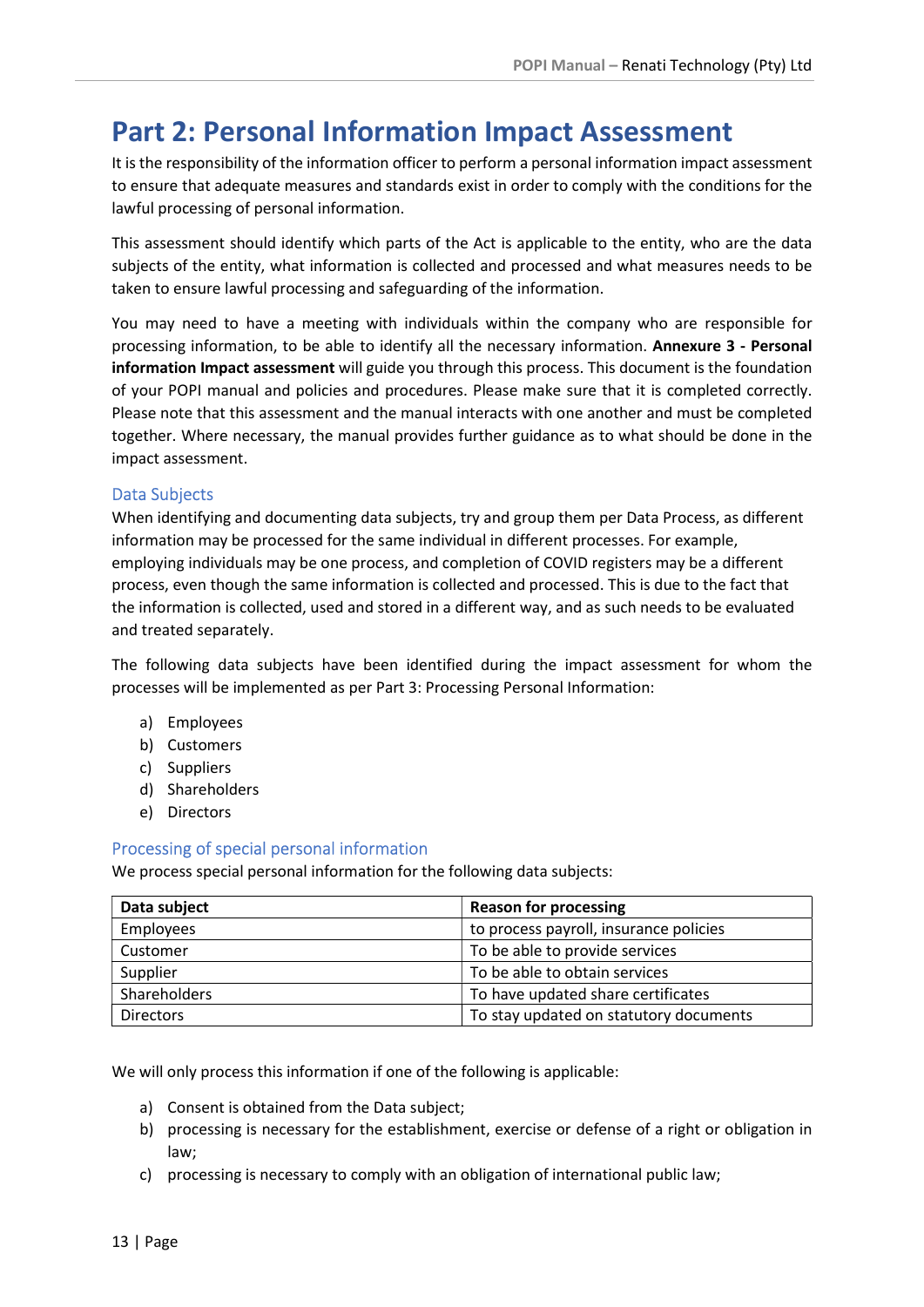- d) processing is for historical, statistical or research purposes to the extent that:
	- a. the purpose serves a public interest and the processing is necessary for the purpose concerned; or
	- b. it appears to be impossible or would involve a disproportionate effort to ask for consent, and sufficient guarantees are provided for to ensure that the processing does not adversely affect the individual privacy of the data subject to a disproportionate extent;
- e) information has deliberately been made public by the data subject;
- f) Processing is authorised by Regulator;
- g) In the event of religious or philosophical belief, processing is carried out by the spiritual or religious organisation to which the data subject belongs or to which their family members belong;
- h) In the event of race or ethnic origin, processing is carried out to identify data subjects or comply with specific legislation;
- i) In the event of trade union membership, processing is carried out by the trade union to which the data subject belongs;
- j) In the event of political persuasion, processing is carried out by or for an institution, founded on political principles if the information is of their members or employees;
- k) In the event of political persuasion, processing is carried out by or for an institution, founded on political principles if the information is for the purposes of:
	- a. Forming a political party;
	- b. participating in the activities of, or engaging in the recruitment of members for or canvassing supporters or voters for, a political party;
	- c. campaigning for a political party or cause.
- l) In the event of health or sex life, processing is carried out by:
	- d. medical professionals, healthcare institutions or facilities or social services, if such processing is necessary for the proper treatment and care of the data subject;
	- e. insurance companies, medical schemes, medical scheme administrators and managed healthcare organisations;
	- f. schools, if such processing is necessary to provide special support for pupils or making special arrangements in connection with their health or sex life;
	- g. any public or private body managing the care of a child if such processing is necessary for the performance of their lawful duties;
	- h. any public body, if such processing is necessary in connection with the implementation of prison sentences or detention measures;
	- i. administrative bodies, pension funds, employers or institutions working for them.
- m) In the event of criminal behaviour or biometric information, processing is carried out by bodies charged by law with applying criminal law or by responsible parties who have obtained that information in accordance with the law;
- n) In the event of criminal behaviour or biometric information, the processing is carried out by the employer in accordance with the rules established in compliance with labour legislation.

This is documented in Annexure 3 - Personal information Impact assessment, on each relevant data subject tab.

### Processing of information of children:

We do not process personal information of children: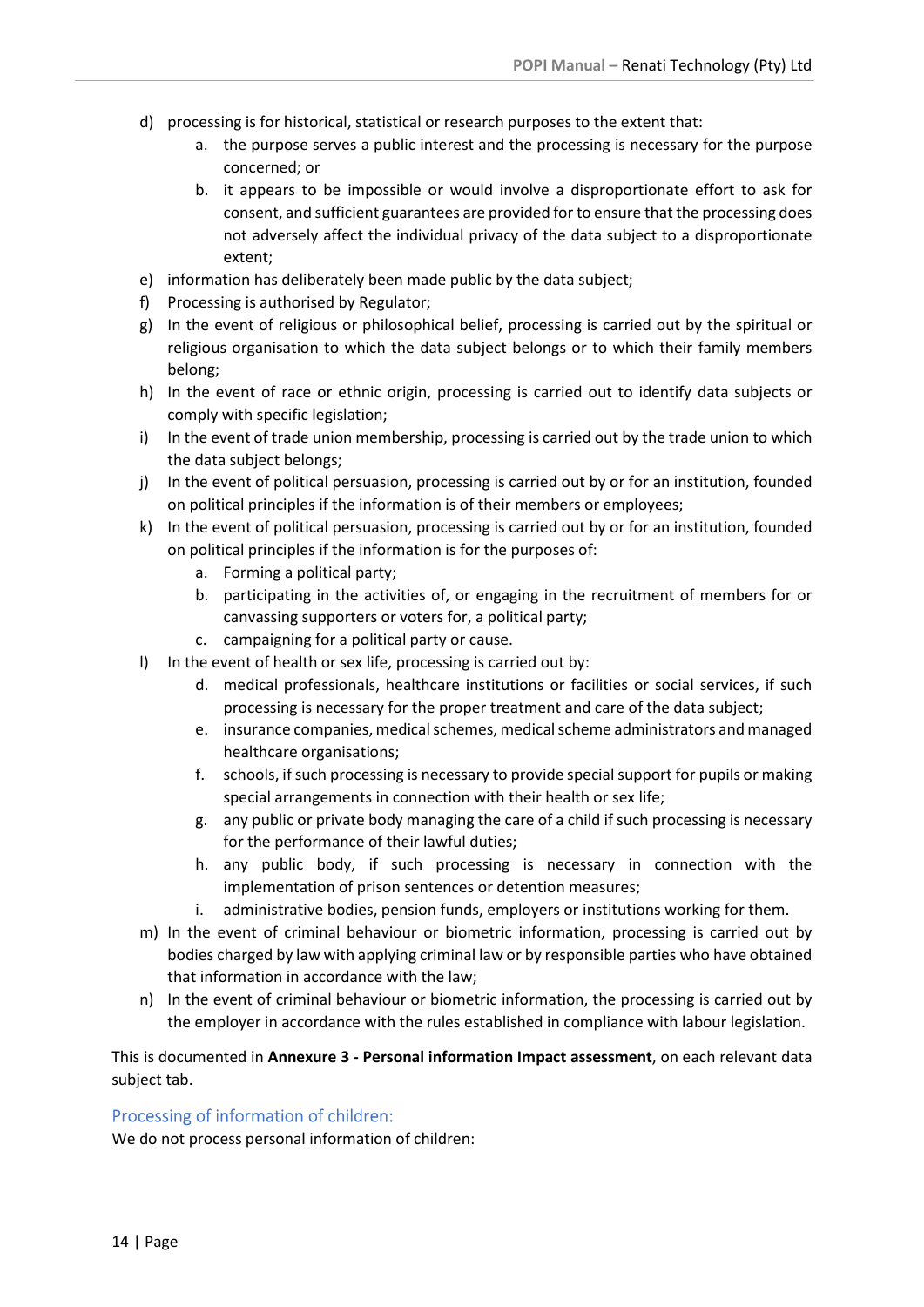# Prior authorisation

The responsible party must obtain prior authorisation from the Regulator prior to any processing if that responsible party plans to:

- a) process any unique identifiers of data subjects for a purpose other than the one for which the identifier was specifically intended at collection; and with the aim of linking the information together with information processed by other responsible parties;
- b) process information on criminal behaviour or on unlawful or objectionable conduct on behalf of third parties;
- c) process information for the purposes of credit reporting;
- d) transfer special personal information, or the personal information of children, to a third party in a foreign country that does not provide an adequate level of protection for the processing of personal information.

A responsible party must obtain prior authorisation only once and not each time that personal information is received or processed, except where the processing departs from that which has been authorised. This authorisation will be obtained by notifying the Regulator of the processing as above.

Responsible parties may not carry out information processing that has been notified to the Regulator until the Regulator has completed its investigation or until they have received notice that a more detailed investigation will not be conducted. The Regulator must inform the responsible party in writing within four weeks of the notification as to whether or not it will conduct a more detailed investigation. On conclusion of the more detailed investigation the Regulator must issue a statement concerning the lawfulness of the information processing. If the Responsible party does not receive the Regulator's decision within the time limits specified, it may presume a decision in its favour and continue with its processing.

At the time that this manual was published, the regulator has not yet declared the manner for providing this notification.

RENATI TECHNOLOGY (PTY) LTD does not process information as above and as such does not need prior authorisation.

# Part 3: Processing Personal Information

### Lawfulness of processing

Personal information must be processed lawfully and in a reasonable manner that does not infringe the privacy of the data subject. RENATI TECHNOLOGY (PTY) LTD therefore implements the below policies and procedures on the personal information processed of all data subjects identified during the Personal Information Impact Assessment as per Part 2.

### Condition 2 – Processing Limitation

A responsible party will ensure that it only process data that it actually needs for the purposes of running the business, executing its contracts and protecting its legitimate interests.

### **Minimality**

Personal information may only be processed if, given the purpose for which it is processed, it is adequate, relevant and not excessive. As per Annexure 3 – Personal Information Impact Assessment, all personal information obtained per data subject will be evaluated against the purpose for processing to identify if it is adequate, relevant and not excessive. If it does not comply, it will not be processed.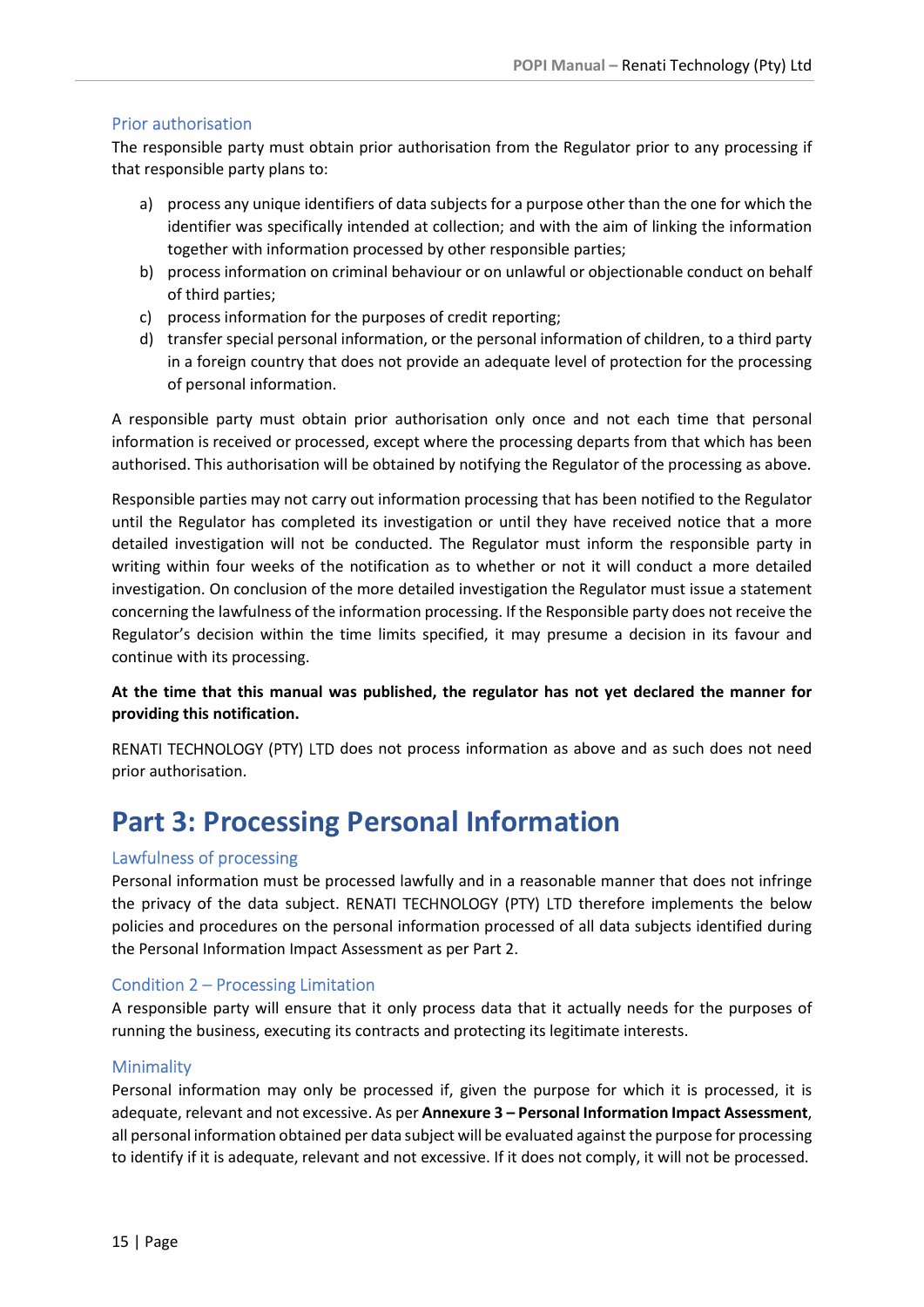# Collection of data

RENATI TECHNOLOGY (PTY) LTD will always aim to collect data directly from a data subject. In the following instances it is not required by the Act to receive it directly from the data subject and as such will not be a contravention:

- a) The information is contained in or derived from a public record or has deliberately been made public by the data subject;
- b) The data subject or a competent person where the data subject is a child has consented to the collection of the information from another source;
- c) Collection of the information from another source would not prejudice a legitimate interest of the data subject;
- d) Collection of the information from another source is necessary:
	- a. To avoid prejudice to the maintenance of the law by any public body, including the prevention, detection, investigation, prosecution and punishment of offences;
	- b. To comply with an obligation imposed by law or to enforce legislation concerning the collection of revenue as defined in section 1 of the South African Revenue Service Act, 1997 (Act 34 of 1997);
	- c. For the conduct of proceedings in any court or tribunal that have commenced or are reasonably contemplated;
	- d. In the interests of national security; or
	- e. To maintain the legitimate interests of the responsible party or of a third party to whom the information is supplied;
- e) Compliance would prejudice a lawful purpose of the collection; or
- f) Compliance is not reasonably practicable in the circumstances of the particular case.

The source of the data is indicated on Annexure 3 – Personal Information Impact Assessment, per data subject.

# Consent, justification and objection

RENATI TECHNOLOGY (PTY) LTD will only process personal information in terms of our personal information impact assessment, if any of the following applies:

- a) The data subject or a competent person where the data subject is a child consents to the processing;
- b) Processing is necessary to carry out actions for the conclusion or performance of a contract to which the data subject is party;
- c) Processing complies with an obligation imposed by law on the responsible party;
- d) Processing protects a legitimate interest of the data subject;
- e) Processing is necessary for the proper performance of a public law duty by a public body; or
- f) Processing is necessary for pursuing the legitimate interests of the responsible party or of a third party to whom the information is supplied.

Special personal information and information regarding children will only be processed if consent has been received or for one of the reasons as set out in the Act as well as in this manual under the section: Lawful processing of Personal Information.

In terms of the Act, RENATI TECHNOLOGY (PTY) LTD bears the burden of proof for the data subject's or competent person's consent as referred to above. The way in which consent was received, if relevant, or the reason why consent is not necessary, is documented on Annexure  $3 -$  Personal Information Impact Assessment, per data subject.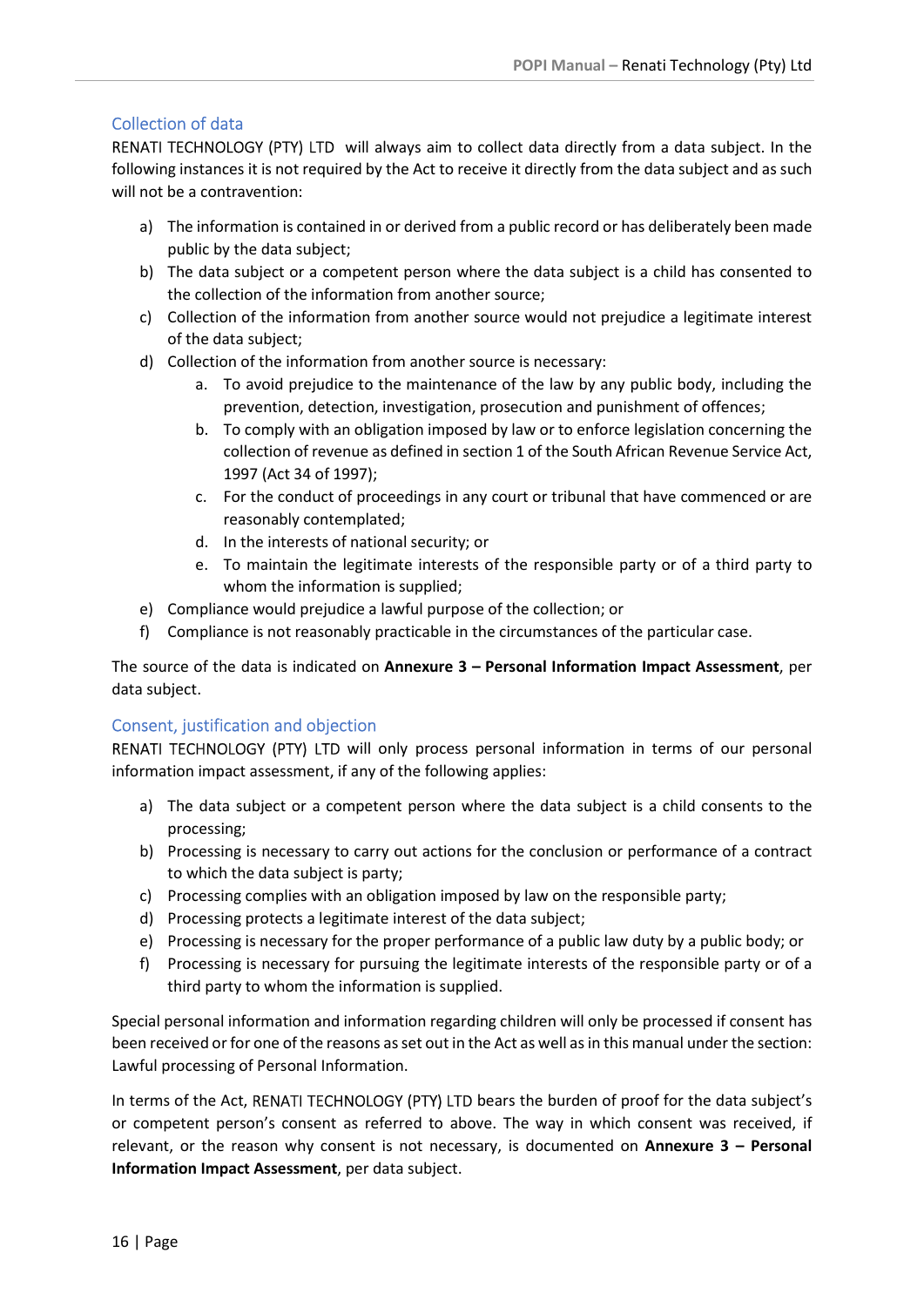The data subject or competent person may withdraw his, her or its consent, or object to the processing of personal information, at any time. We inform the data subject about this right on the documents as indicated on Annexure 3 – Personal information Impact Assessment. The data subjects are also informed of the consequences should they withdraw consent, and where consent cannot be withdrawn as the personal information is required by law or for the proper execution of the contract or agreement.

Withdrawal of consent or objection to processing personal information, if not done at the inception stage of agreements or when the information is obtained, may be done on Form 1 as per the regulations. This form is recreated as Annexure 5 - Objection to the process of information.

Where data subjects object to the processing of personal information, and the processing is not necessary for the proper execution of a contract or not required by law, we will stop processing the data immediately.

Complete Annexure 3 – Personal information Impact Assessment for each data subject to indicate compliance with condition 2 – processing limitation.

#### Condition 3: Purpose specification

Personal information must be collected for a specific, explicitly defined and lawful purpose related to a function or activity of the responsible party. The purpose for all personal information received by RENATI TECHNOLOGY (PTY) LTD is set out in Annexure 3 – Personal Information Impact Assessment.

The data subjects are informed of the purpose for processing the information when such information is received directly from them. This is done in accordance with the documents as indicated on Annexure 3 – Personal Information Impact Assessment. Where information is not obtained directly from the Data subject, they will be informed of the purpose for processing in the same way in which consent will be requested as above, or otherwise they will be informed as soon as practicable, as set out in Annexure 3 – Personal Information Impact Assessment.

The following information will also be provided to the data subject:

- a) the information being collected and where the information is not collected from the data subject, the source from which it is collected;
- b) the name and address of the responsible party;
- c) the purpose for which the information is being collected;
- d) whether or not the supply of the information by that data subject is voluntary or mandatory;
- e) the consequences of failure to provide the information;
- f) any particular law authorising or requiring the collection of the information;
- g) the fact that, where applicable, the responsible party intends to transfer the information to a third country or international organisation and the level of protection afforded to the information by that third country or international organisation;
- h) any further information such as the:
	- a. recipient or category of recipients of the information;
	- b. nature or category of the information;
	- c. existence of the right of access to and the right to rectify the information collected;
	- d. existence of the right to object to the processing of personal information
	- e. right to lodge a complaint to the Information Regulator and the contact details of the Information Regulator, which is necessary, having regard to the specific circumstances in which the information is or is not to be processed, to enable processing in respect of the data subject to be reasonable.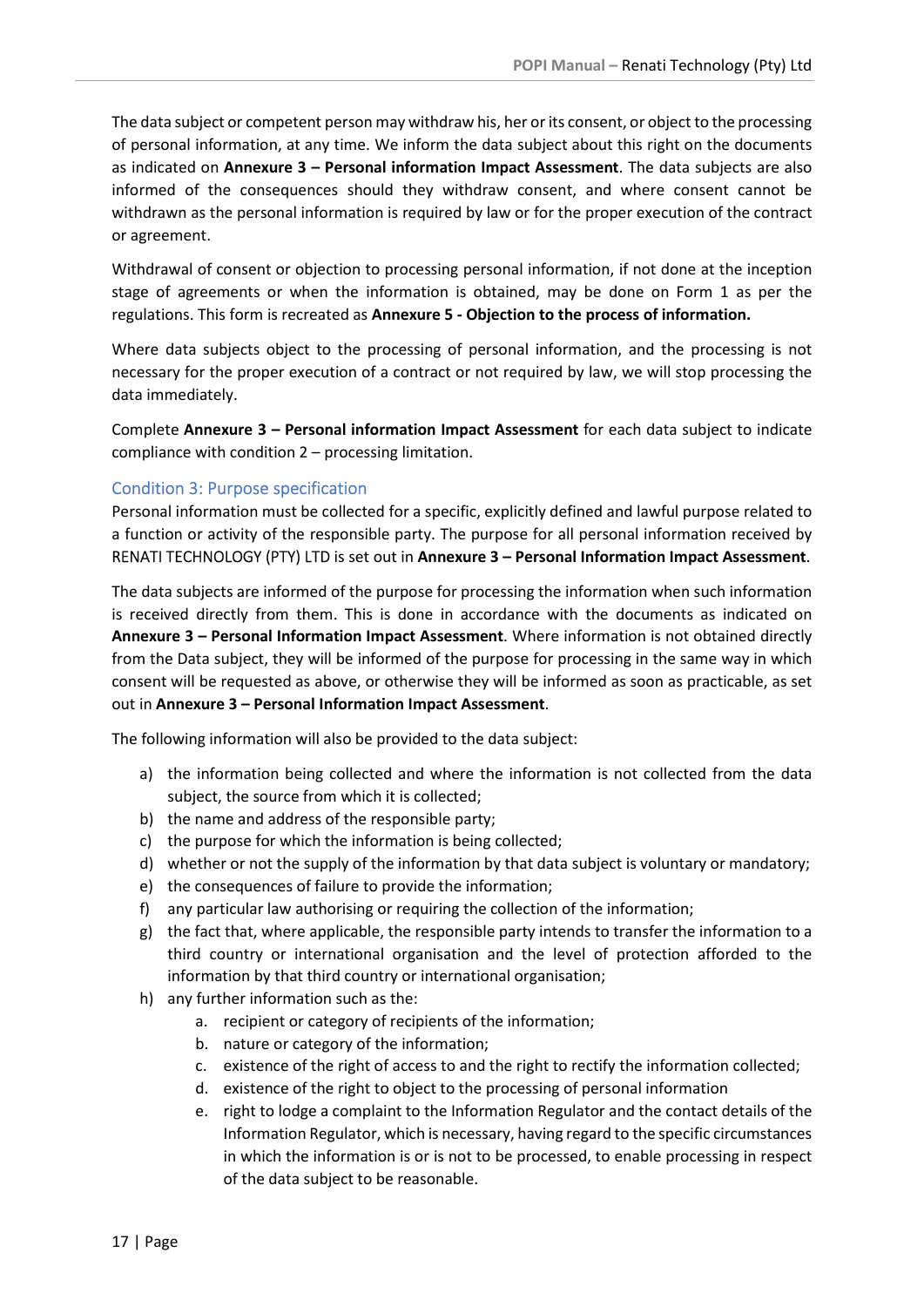It will not be necessary to provide the information as above if:

- a) the data subject or a competent person where the data subject is a child has provided consent for the non-compliance;
- b) non-compliance would not prejudice the legitimate interests of the data subject as set out in terms of this Act;
- c) non-compliance is necessary:
	- a. to avoid prejudice to the maintenance of the law by any public body, including the prevention, detection, investigation, prosecution and punishment of offences;
	- b. to comply with an obligation imposed by law or to enforce legislation concerning the collection of revenue as defined in section 1 of the South African Revenue Service Act, 1997 (Act 34 of 1997);
	- c. for the conduct of proceedings in any court or tribunal that have been commenced or are reasonably contemplated; or
	- d. in the interests of national security;
- d) compliance would prejudice a lawful purpose of the collection;
- e) compliance is not reasonably practicable in the circumstances of the particular case; or
- f) the information will:
	- a. not be used in a form in which the data subject may be identified; or
	- b. be used for historical, statistical or research purposes.

#### Data Retention

personal information must not be retained any longer than is necessary for achieving the purpose for which the information was collected or subsequently processed, unless:

- a) Retention of the record is required or authorised by law;
- b) The responsible party reasonably requires the record for lawful purposes related to its functions or activities;
- c) Retention of the record is required by a contract between the parties thereto; or
- d) The data subject or a competent person where the data subject is a child has consented to the retention of the record.

Due to the administrative difficulties of managing different retention periods, RENATI TECHNOLOGY (PTY) LTD's policy is to retain all information for a maximum of five years after the conclusion of the agreement, contract or service for which it was obtained. This will allow RENATI TECHNOLOGY (PTY) LTD to comply with all legislative requirements of retention. This will be communicated to data subjects as provided for in Annexure 3 - Personal Information Impact Assessment. Should a Data subject not consent to this, the retention period will default back to the prescribed period as per legislation. These Data subjects will be flagged to ensure that their records are destroyed after the retention period. For all other personal data, it will be destroyed after the five year retention period.

### Condition 4: Further processing limitation

Further processing refers to any processing of personal information for reasons other than those for which it was obtained and that have already been communicated to the data subject.

RENATI TECHNOLOGY (PTY) LTD will only process information further if it is in accordance or compatible with the purpose for which it was collected. To assess whether further processing is compatible with the purpose of collection we will take the following into account:

a) The relationship between the purpose of the intended further processing and the purpose for which the information has been collected;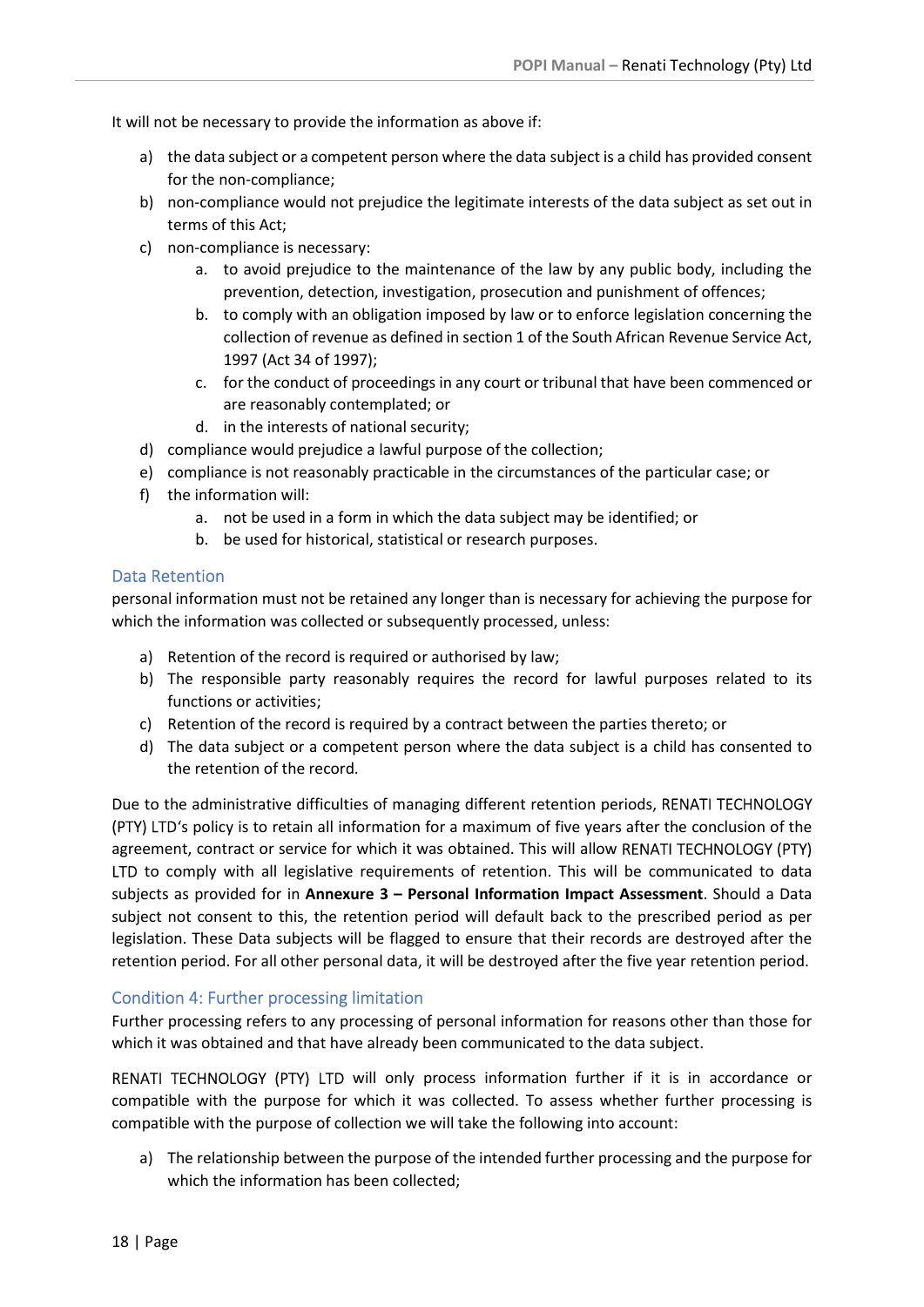- b) The nature of the information concerned;
- c) The consequences of the intended further processing for the data subject;
- d) The manner in which the information has been collected; and
- e) Any contractual rights and obligations between the parties.

Information may be processed further without performing the above considerations if:

- a) The data subject or a competent person where the data subject is a child has consented to the further processing of the information;
- b) The information is available in or derived from a public record or has deliberately been made public by the data subject;
- c) Further processing is necessary:
	- a. to avoid prejudice to the maintenance of the law by any public body including the prevention, detection, investigation, prosecution and punishment of offences;
	- b. to comply with an obligation imposed by law or to enforce legislation concerning the collection of revenue as defined in section 1 of the South African Revenue Service Act, 1997 (Act 34 of 1997);
	- c. for the conduct of proceedings in any court or tribunal that have commenced or are reasonably contemplated; or
	- d. in the interests of national security;
- d) The further processing of the information is necessary to prevent or mitigate a serious and imminent threat to:
	- a. public health or public safety; or
	- b. the life or health of the data subject or another individual;
- e) The information is used for historical, statistical or research purposes and the responsible party ensures that the further processing is carried out solely for such purposes and will not be published in an identifiable form; or
- f) The further processing of the information is in accordance with an exemption granted.

The above considerations will be made every time information is subjected to further processing and documented per class of data subject for which further processing may be necessary. See Annexure 7 – Further processing.

### Condition 5: Information quality

A responsible party must take reasonably practicable steps to ensure that the personal information is complete, accurate, not misleading and updated where necessary.

To ensure quality of personal information, data subjects are provided with the opportunity to contest the accuracy of the information on Form 2, see Annexure 6 – Request for correction or deletion of personal information. We will restrict the processing of personal information in these instances in order to verify the accuracy of the information.

On receipt of a request for correction we will, as soon as reasonably possible:

- a) Correct the information or destroy or delete the information, depending on the relevant request;
- b) Provide the data subject, to his or her satisfaction, with credible evidence in support of the information, or where agreement cannot be reached between us and the data subject, and if the data subject so requests, take such steps as are reasonable in the circumstances, to attach to the information in such a manner that it will always be read with the information, an indication that a correction of the information has been requested but has not been made;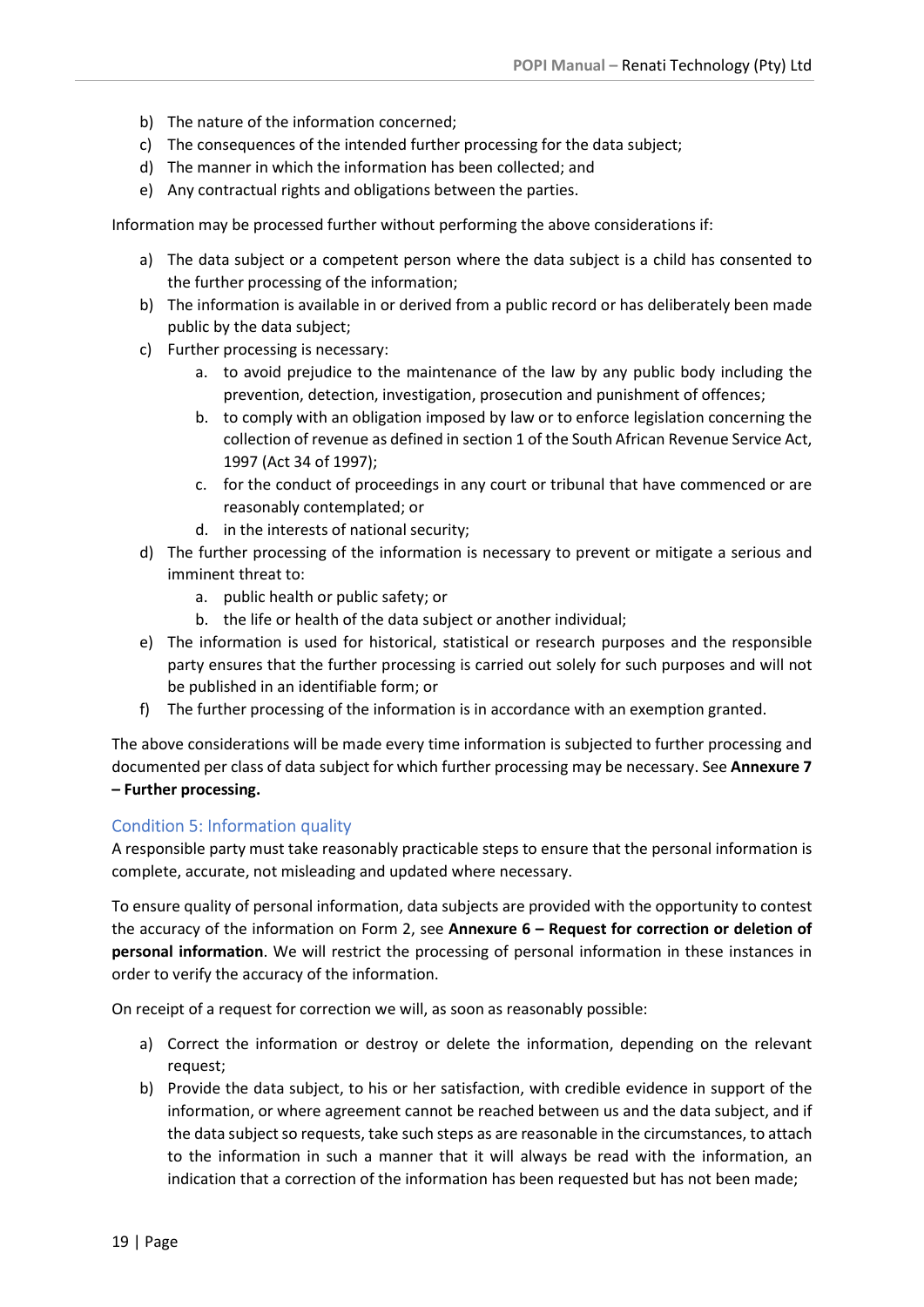- c) Inform each person or body or responsible party to whom the personal information has been disclosed of these steps;
- d) Inform the data subject of the result of the request.

When we become aware of information that may be incorrect, we will institute the necessary process to obtain accurate information. This process will depend on where the information is documented and stored and who is responsible for it. The process for ensuring information quality per data subject is as follows:

| Data Subject     | <b>Process</b>                                               |
|------------------|--------------------------------------------------------------|
| Employees        | employee information sheet completed by employee and signed  |
| Customers        | Information is providing on the enquiry and purchase orders. |
| Suppliers        | Email or telephone call to update information                |
| Shareholders     | When purchasing share so on the transfer share document      |
| <b>Directors</b> | On minutes of meeting when appointing new directors          |

# Transborder Information Flows

RENATI TECHNOLOGY (PTY) LTD does not transfer any data to a third party who is in a foreign country.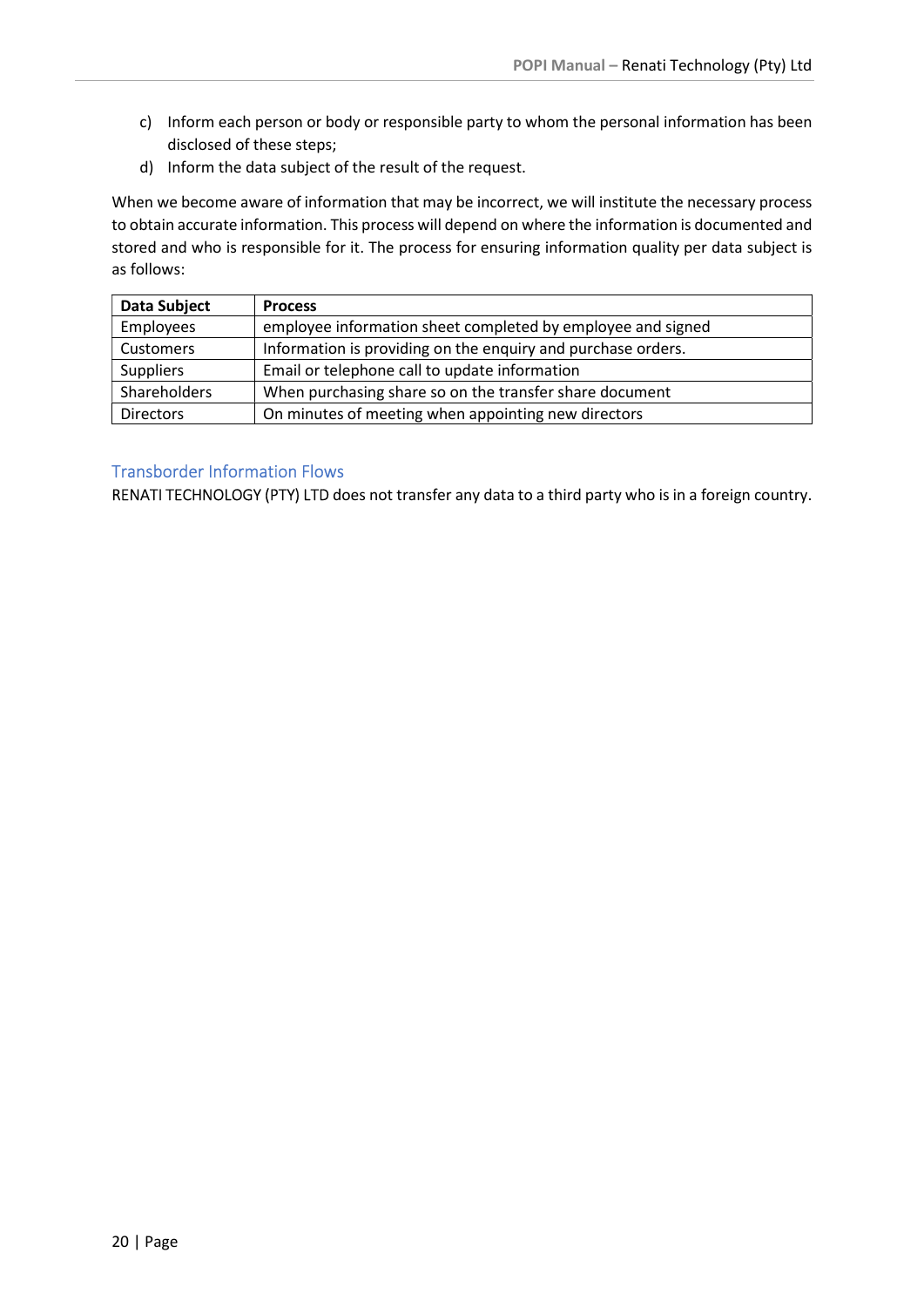# Part 4: Data Subject Participation

The data subject has the right to be aware of their personal information being processed and to take part in this process by either objecting to such processing or ensuring that the information is correct by requesting the responsible party to remove or correct incorrect information.

# Condition 6: Openness

RENATI TECHNOLOGY (PTY) LTD will take all reasonably practicable measures to inform data subjects about the personal information being processed and other information as documented under Condition 3: Purpose specification. This will be done as indicated in Annexure 3 - Personal Information Impact Assessment. Consent is given when the documents are signed by the data subject.

Any data subject may, having provided adequate proof of identity, request us to confirm whether or not we hold personal information about them and the identity of third parties who have, or have had access to the information.

This is done in terms of the Promotion of Access to Information Act on Form C. Please see Annexure 9 – Request for access to record of a private body.

If, in response to a request as above, personal information is communicated to a data subject, the data subject will be advised of their right to request the correction of information as per Annexure 6 - Request for correction or deletion of personal information.

A data subject may need to pay a fee for these services provided to the data subject to enable us to respond to a request. These fees will always be charged in terms of the Promotion of Access to information Act. See Annexure 14 - Prescribed fees in terms of PAIA.

Where these fees are applicable, we will give the applicant a written estimate of the fee before providing the services.

Access to information will be granted or refused, as the case may be, as requested by the Promotion of Access to Information Act, after taking into considerations all the requirements of this Act.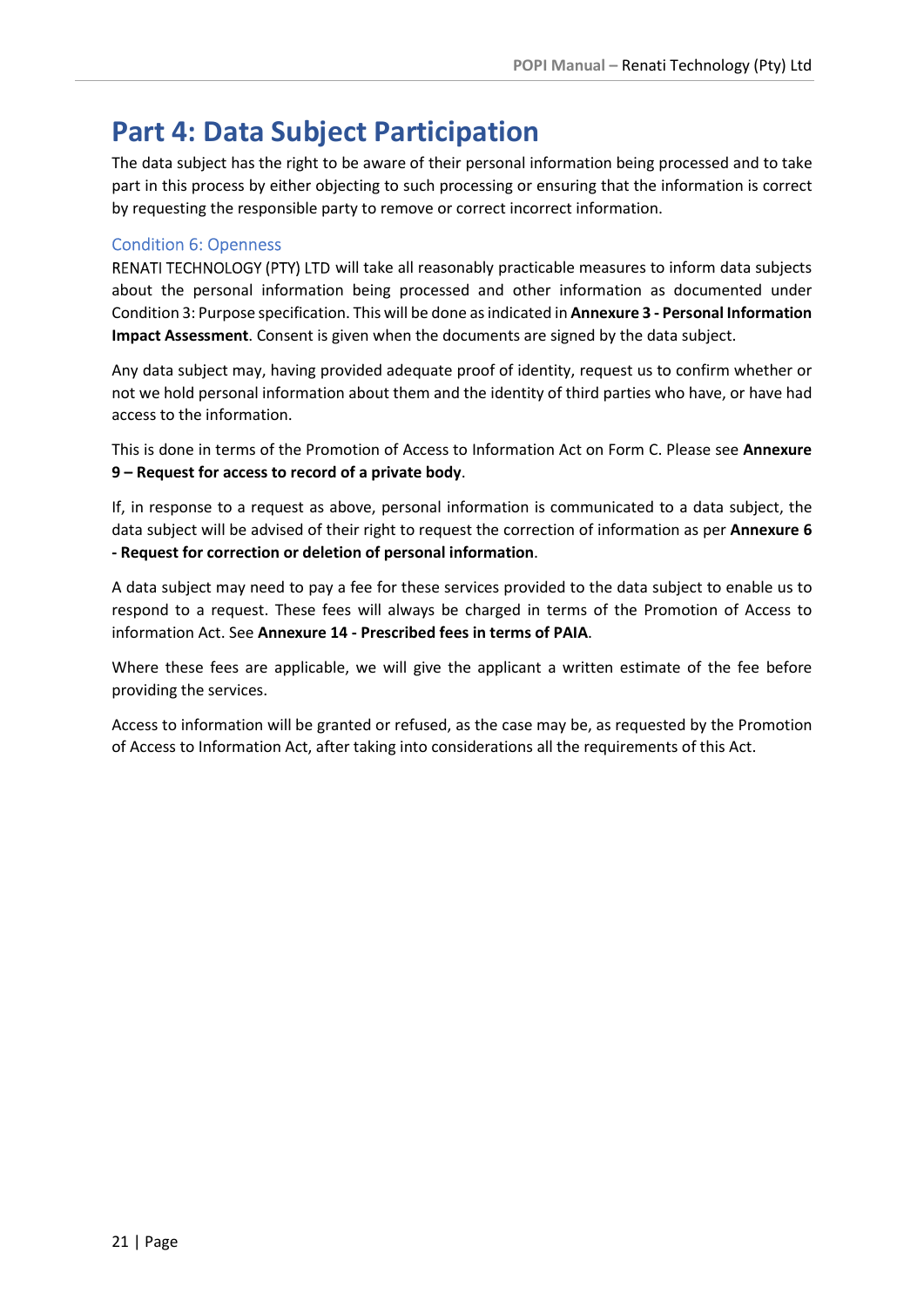# Part 5: Safeguarding of Information

# Condition 7: Security safeguards

RENATI TECHNOLOGY (PTY) LTD will secure the integrity and confidentiality of personal information in its possession or under its control by taking appropriate, reasonable technical and organisational measures to prevent:

- a) Loss of, damage to or unauthorised destruction of personal information; and
- b) Unlawful access to or processing of personal information.

RENATI TECHNOLOGY (PTY) LTD has performed a risk assessment to identify internal and external risks to personal information in our possession or under our control. This was done based on where information is stored and who has access to it to identify the risk of the above.

The risks identified are as follows:

- a) Loss of Data
- b) Unauthorised access or theft of data
- c) Unauthorised sharing of data
- d) Inaccurate and outdated data
- e) Employees sharing information

Safeguards have been implemented to mitigate the identified risks. These safeguards are monitored on a monthly basis and updated as necessary where deficiencies are identified.

The following safeguards are implemented:

- a) Fireproof safe offsite and back up policy daily
- b) Access controls such as locked cabinets offsite and Antivirus, firewalls and IT policy suspicious links
- c) Access controls and confidentiality agreements and Antivirus, firewalls and IT policy suspicious links
- d) Update policies and Access controls to premises as well as username and password for computers.
- e) Only one employee has access

This is documented in Annexure 8 – Risk assessment and safety measures.

### Making use of an operator

RENATI TECHNOLOGY (PTY) LTD do not make use of operators to process personal information.

Performing services as an operator

RENATI TECHNOLOGY (PTY) LTD does not perform services as an operator.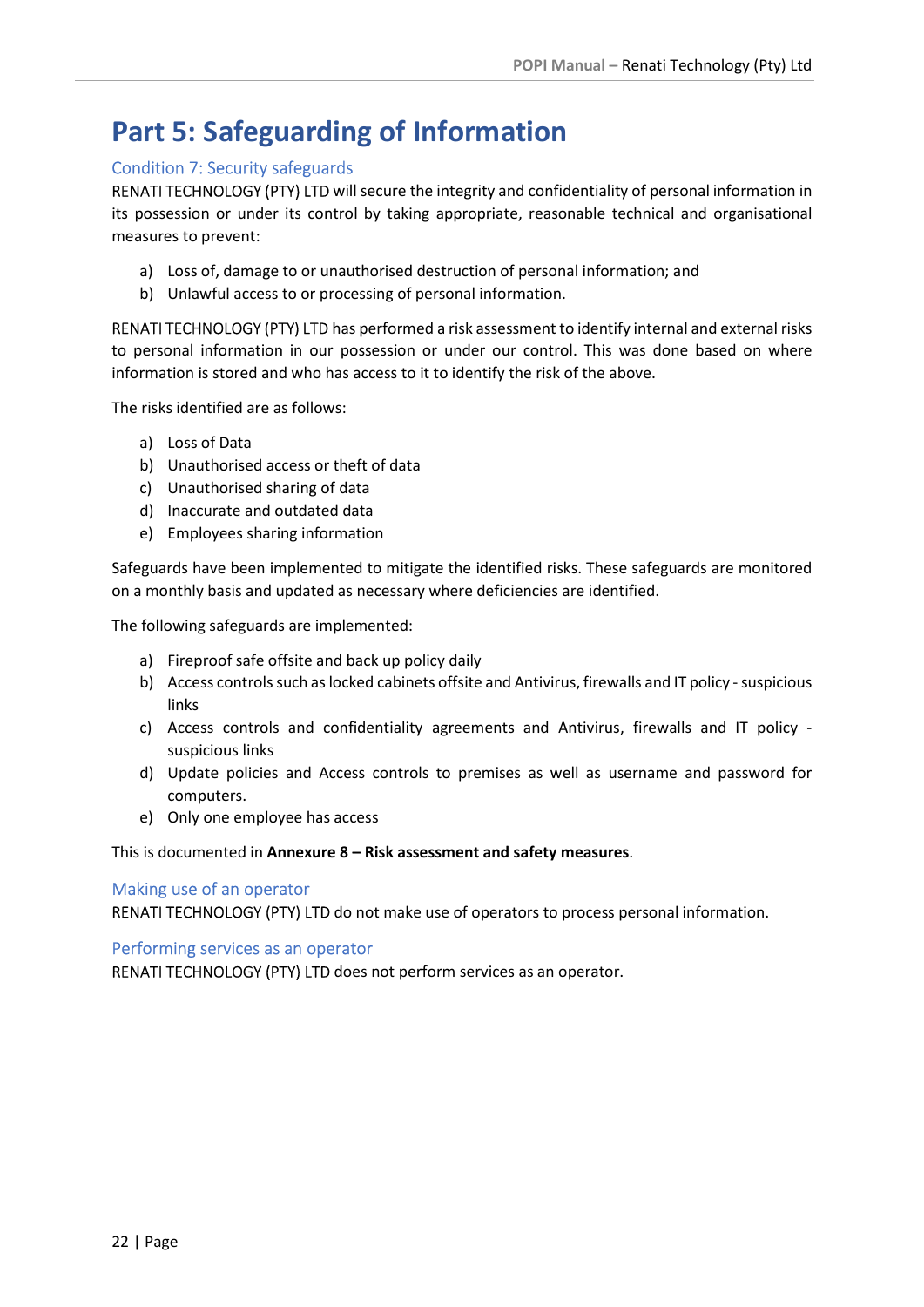# Part 6: Breaches

### Notification of security compromises

Where there are reasonable grounds to believe that the personal information of a data subject has been accessed or acquired by any unauthorised person, RENATI TECHNOLOGY (PTY) LTD shall notify:

- a) the Regulator; and
- b) the data subject, unless the identity of such data subject cannot be established.

The notification will be made as soon as reasonably possible after the discovery of the compromise, taking into account the legitimate needs of law enforcement or any measures reasonably necessary to determine the scope of the compromise and to restore the integrity of the responsible party's information system.

The notification will only be delayed if a public body responsible for the prevention, detection or investigation of offences or the Regulator determines that notification will impede a criminal investigation by the public body concerned.

The notification to a data subject shall be in writing and communicated to the data subject in at least one of the following ways:

- a) Mailed to the data subject's last known physical or postal address;
- b) sent by e-mail to the data subject's last known e-mail address;
- c) placed in a prominent position on the website of the responsible party;
- d) published in the news media; or
- e) as may be directed by the Regulator.

The following information will be included in notifications:

- a) a description of the possible consequences of the security compromise;
- b) a description of the measures that we intend to take or have taken to address the security compromise;
- c) a recommendation with regard to the measures to be taken by the data subject to mitigate the possible adverse effects of the security compromise; and
- d) if known, the identity of the unauthorised person who may have accessed or acquired the personal information.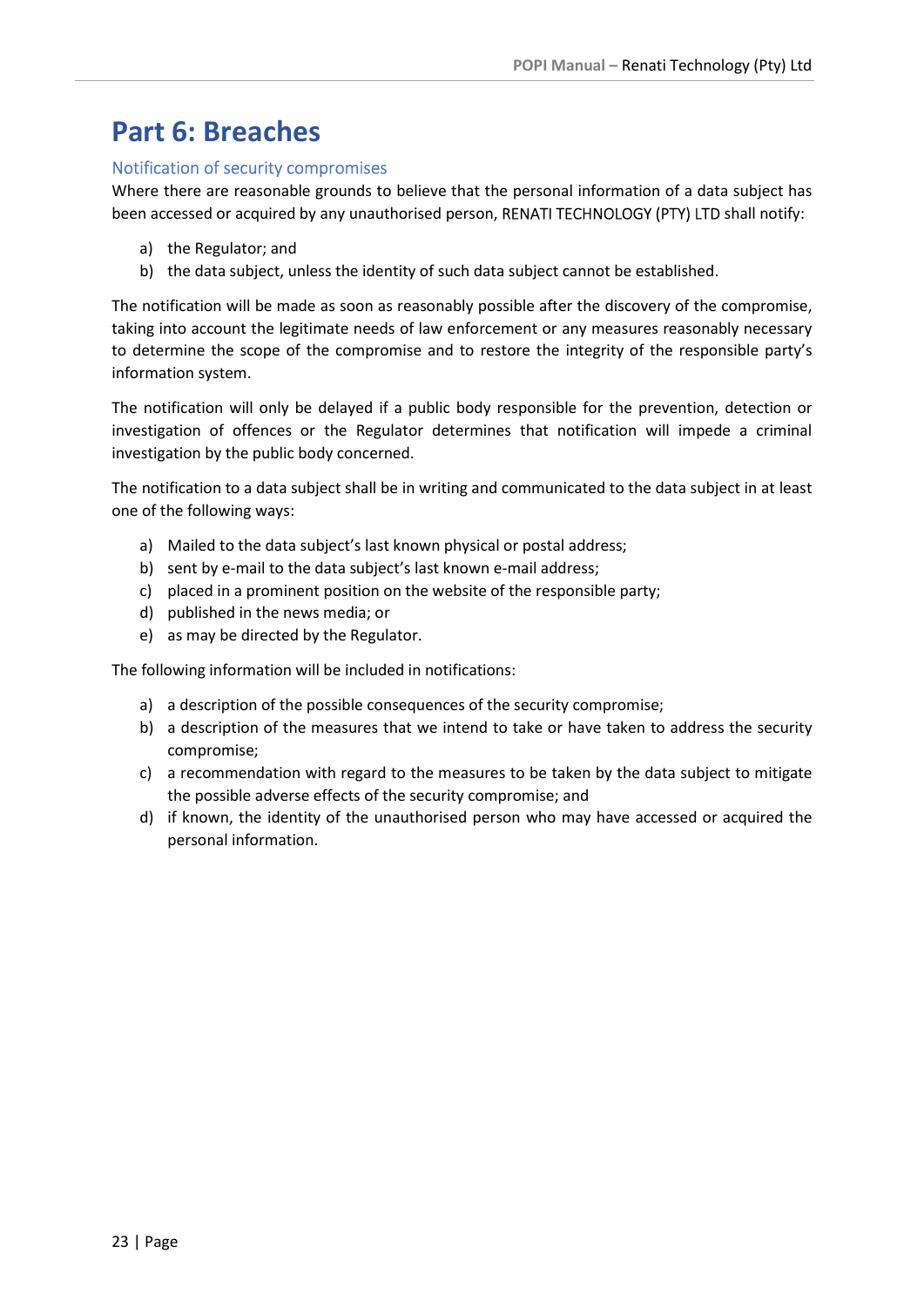# Part 7: Direct Marketing

Processing of personal information for the purposes of direct marketing is allowed, provided that it complies with the eight conditions of lawful processing.

The processing of personal information of a data subject for the purpose of direct marketing by means of any form of electronic communication, including automatic calling machines, facsimile machines, SMSs or e-mail is prohibited unless the data subject:

- a) has given his, her or its consent to the processing; or
- b) is a customer of the responsible party and:
	- a. The responsible party has obtained the contact details of the data subject in the context of the sale of a product or service;
	- b. The processing is for the purpose of direct marketing of the responsible party's own similar products or services; and
	- c. The data subject has been given a reasonable opportunity to object, free of charge and in a manner free of unnecessary formality, to such use of his, her or its electronic details.

# **Consent**

A responsible party may approach a data subject only once, and in the prescribed manner and form, for this consent. If the consent has been withheld previously, the data subject may not be approached again to request consent or to provide such direct marketing. The data subject may opt-in to the direct marketing again should they choose to.

A responsible party who wishes to process personal information of a data subject for the purpose of direct marketing by electronic communication must submit a request for written consent to that data subject in a form similar to Form 4 - See Annexure 11 - Consent for Direct Marketing. This consent must be positive and not an absence of objection.

Where Direct marketing is sent by electronic means, it must contain details of the identity of the sender or the person on whose behalf the communication has been sent, and an address or other contact details to which the recipient may send a request that such communications cease.

### Implementation – Direct marketing by electronic means to new potential clients

RENATI TECHNOLOGY (PTY) LTD does not process personal information for the purpose of direct marketing to new potential clients.

### Implementation – Direct marketing by electronic means to existing clients

RENATI TECHNOLOGY (PTY) LTD does not process personal information for the purpose of direct marketing to existing client.

### **Directories**

A data subject who is a subscriber to a printed or electronic directory of subscribers available to the public or obtainable through directory enquiry services, in which his, her or its personal information is included, must be informed, free of charge and before the information is included in the directory:

- a) about the purpose of the directory;
- b) about any further uses to which the directory may possibly be put, based on search functions embedded in electronic versions of the directory.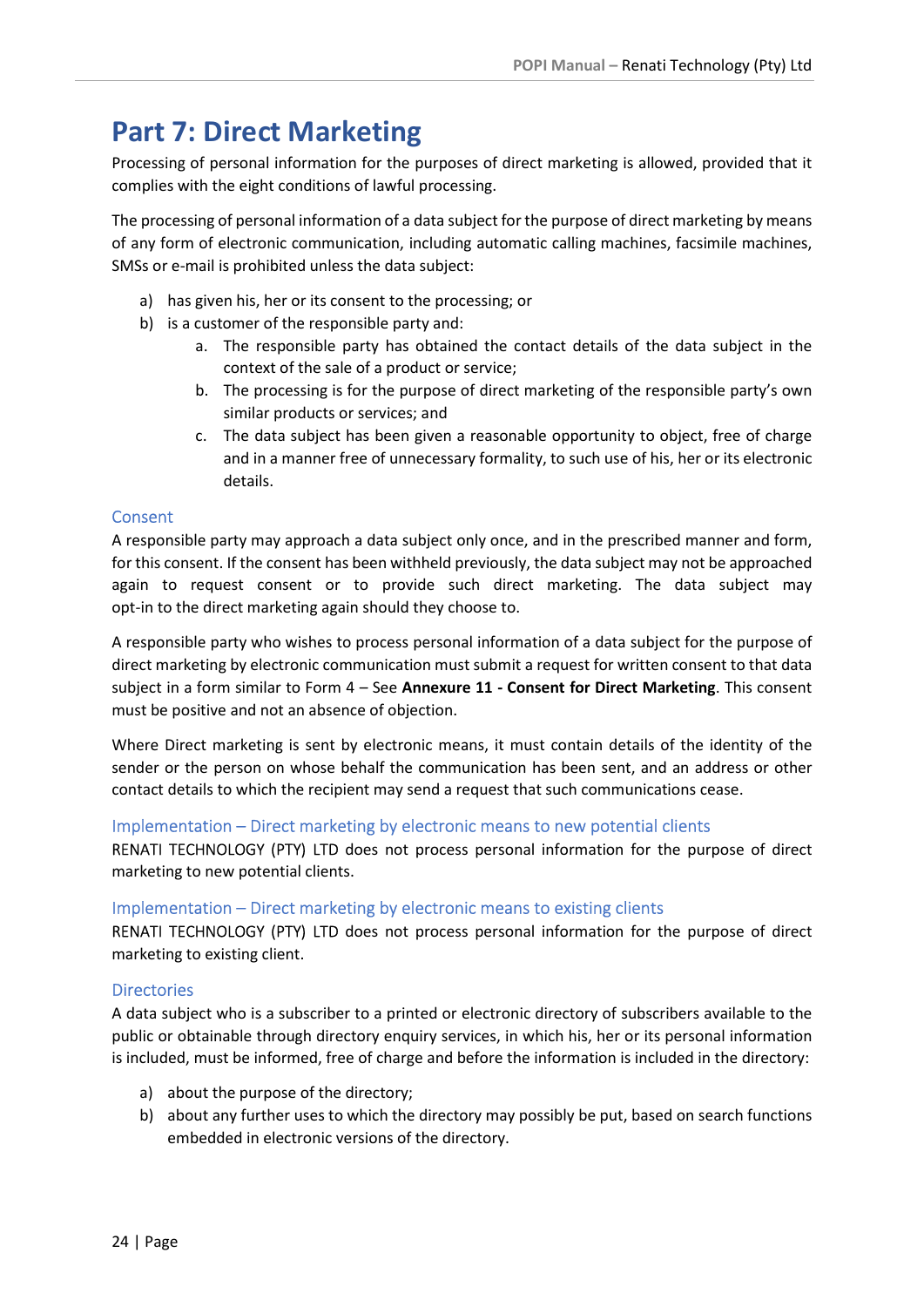A data subject must be given a reasonable opportunity to object, free of charge and in a manner free of unnecessary formality, to such use of his, her or its personal information or to request verification, confirmation or withdrawal of such information if the data subject has not initially refused such use.

RENATI TECHNOLOGY (PTY) LTD does not make their directories available to the public.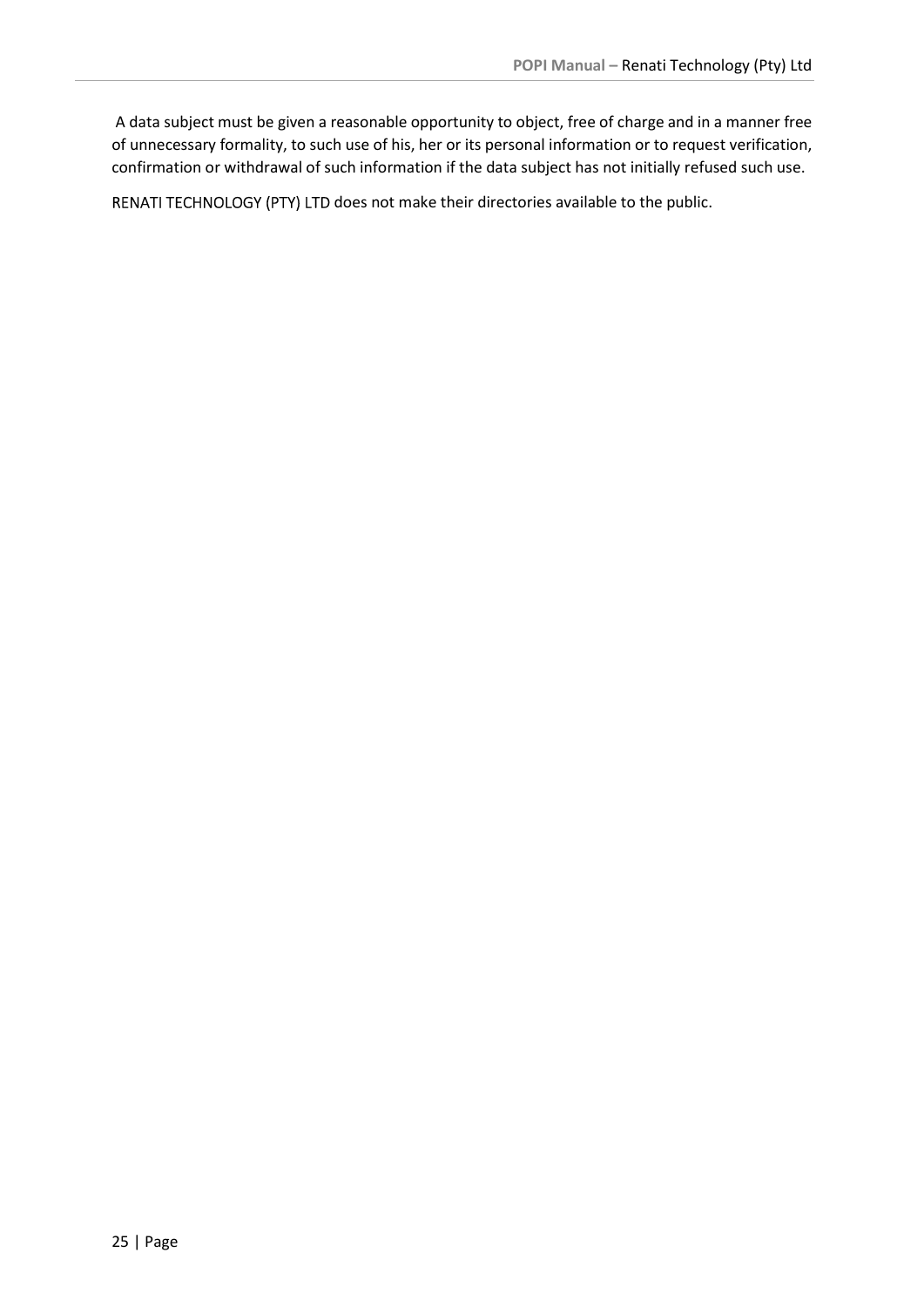# Part 8: Internal training and awareness

### **Training**

Training will be provided at regular intervals to employees as well as to the Information Officer and Deputy Information Officers in order to ensure that everyone is informed and keep abreast of the requirements of POPIA and PAIA, as well as the policies and procedures within the entity to ensure compliance.

Training will be provided as follows:

- 1. New employees Formal training session upon employment as part of the induction process
- 2. Existing employees Internal workshops and discussions on specific requirements and responsibilities to be held on a regular basis (at least once a year) and formal training will be utilized if necessary.
- 3. Information officer and Deputy Information Officers Formal training will be attended as induction for the position, and regular research will be performed by the Deputy Information Officer, who will in turn inform the Information Officer of any relevant information. Formal training will be utilized if necessary.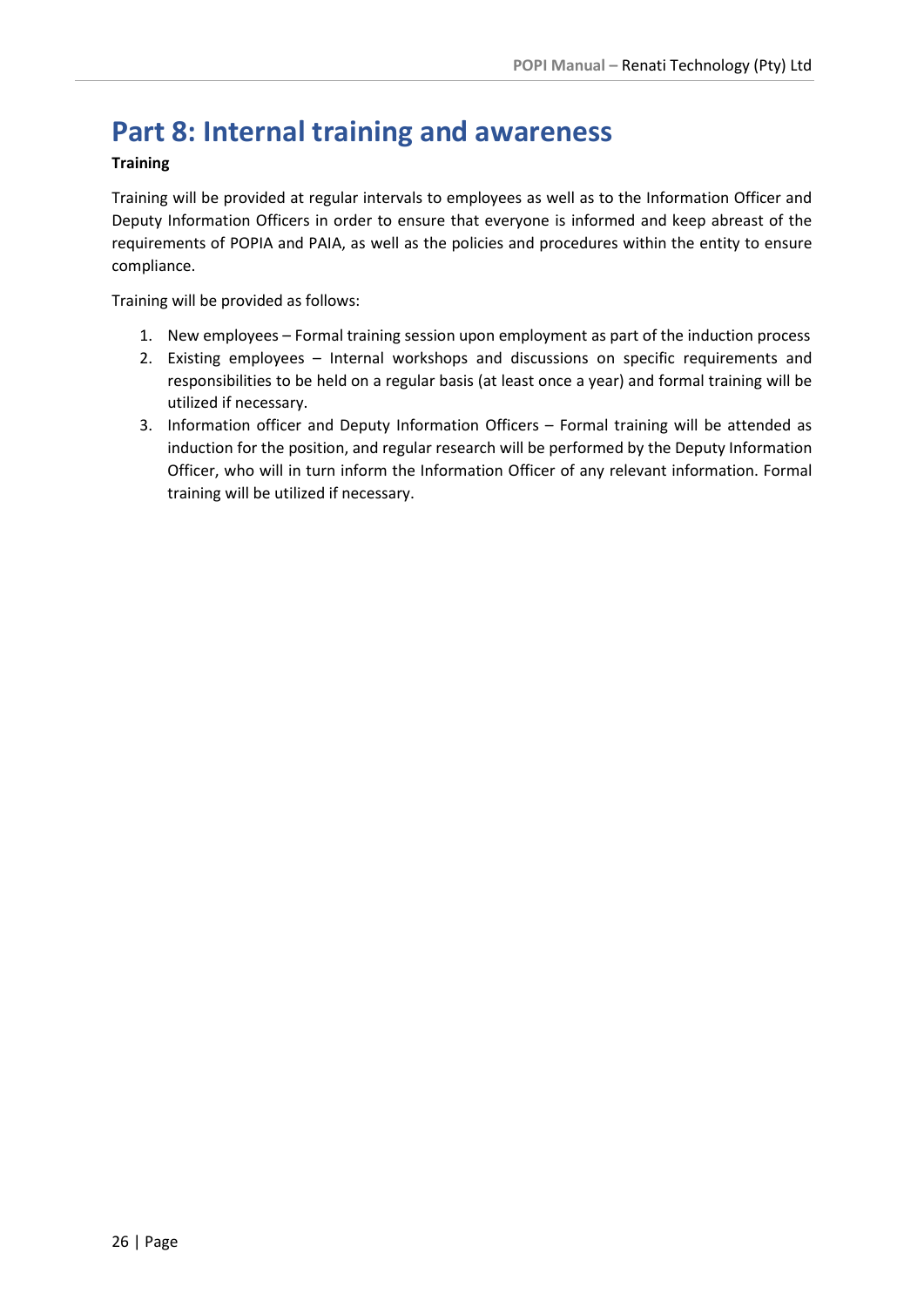# Part 9: Information Regulator

The Information Regulator has jurisdiction over the Act to educate, guide, monitor and enforce the Act.

# Reporting to the Information regulator

The entity is required to report any breach of personal information to the Information Regulator.

# **Complaints**

Any person may submit a complaint to the Regulator in the prescribed manner and form alleging interference with the protection of the personal information of a data subject.

A responsible party or data subject may submit a complaint to the Regulator in the prescribed manner and form if he, she or it is aggrieved by the determination of an adjudicator.

These complaints are to be done on form 5. See Annexure 10 – Complaints.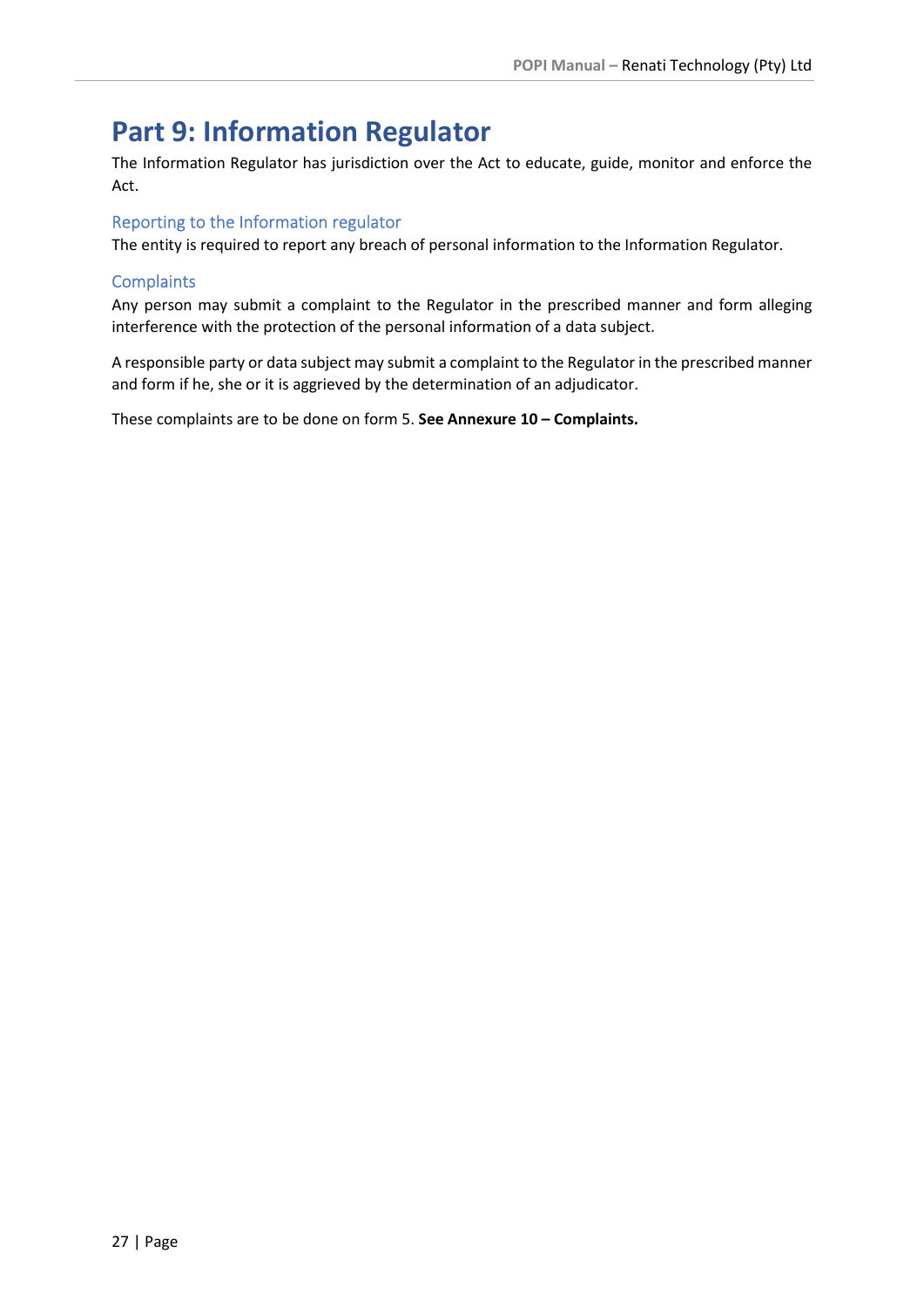# Part 10: Promotion of Access to Information Act

A responsible party must maintain the documentation of all processing operations under its responsibility as referred to in section 14 or 51 of the Promotion of Access to Information Act.

Section 51: Manual on functions of, and index of records held by, private body The head of a private body must make a manual available containing:

- a) in general:
	- a. the postal and street address, phone and fax number and, if available, electronic mail address of the head of the body;
	- b. such other information as may be prescribed;
- b) insofar as PAIA is concerned:
	- a. a description of the guide of how to use the PAIA as referred to in section 10, if available, and how to obtain access to it;
	- b. the latest notice, if any, regarding the categories of records of the body which are available without a person having to request access in terms of PAIA;
	- c. a description of the records of the body which are available in accordance with any other legislation;
	- d. sufficient detail to facilitate a request for access to a record of the body, a description of the subjects on which the body holds records and the categories of records held on each subject;
- c) insofar as the Protection of Personal Information Act, 2013, is concerned:
	- a. the purpose of the processing;
	- b. a description of the categories of data subjects and of the information or categories of information relating thereto;
	- c. the recipients or categories of recipients to whom the personal information may be supplied;
	- d. planned transborder flows of personal information; and
	- e. a general description allowing a preliminary assessment of the suitability of the information security measures to be implemented by the responsible party to ensure the confidentiality, integrity and availability of the information which is to be processed.

The head of a private body must on a regular basis update the manual.

The manual must be made available:

- a) on the web site, if any, of the private body;
- b) at the principal place of business of the private body for public inspection during normal business hours;
- c) to any person upon request and upon the payment of a reasonable amount; and
- d) to the Information Regulator upon request.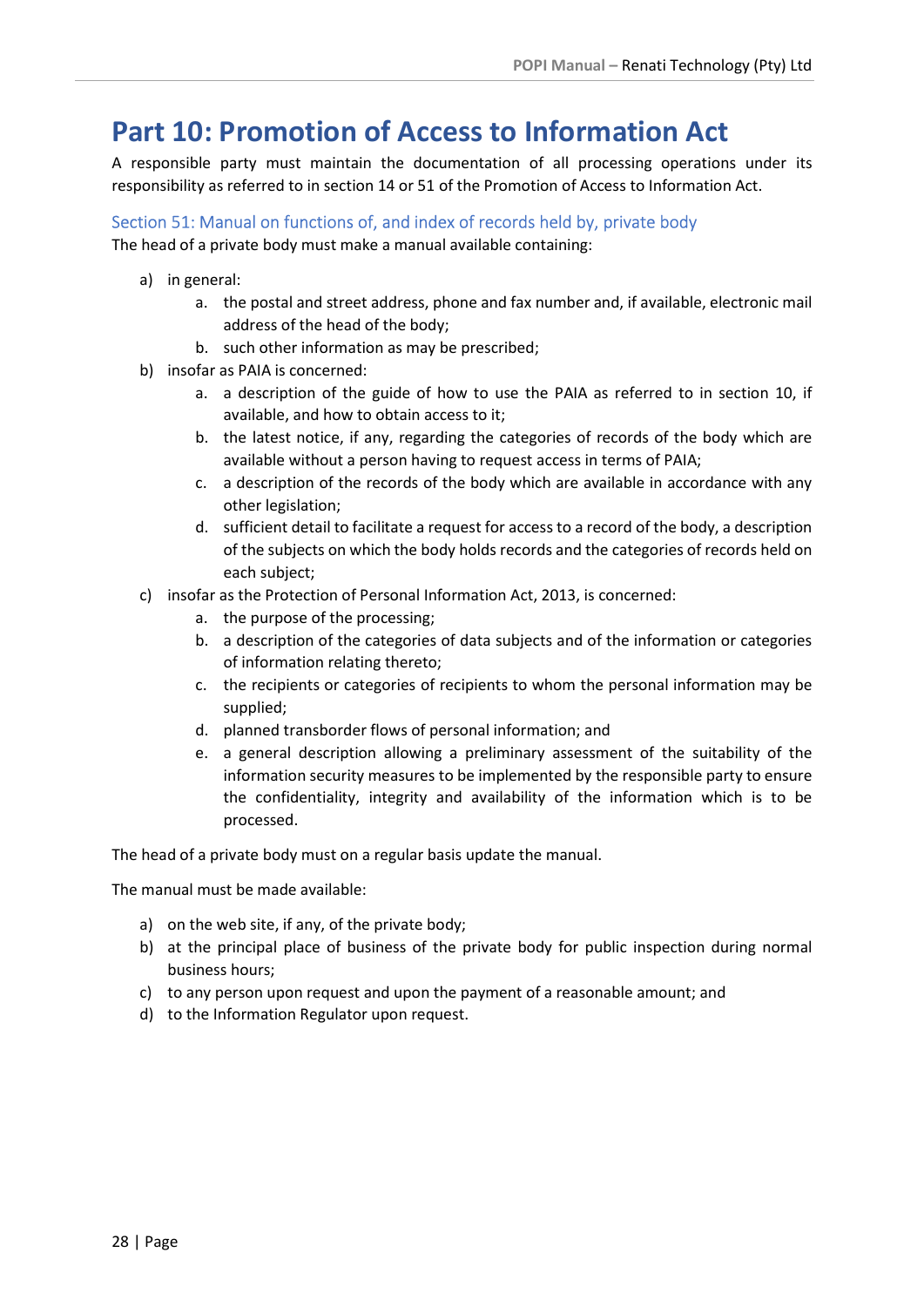# Part 11: Annexures

- Annexure 1 Information officer
- Annexure 2 Information Officer's registration form
- Annexure 3 Personal information Impact assessment
- Annexure 4 Privacy policies and terms and conditions
- Annexure 5 Objection to the process of information
- Annexure 6 Request for correction or deletion of personal information
- Annexure 7 Further processing
- Annexure 8 Risk assessment and safety measures
- Annexure 9 Request for access to record of a private body
- Annexure 10 Complaints
- Annexure 11 Consent for Direct Marketing
- Annexure 12 Direct Marketing
- Annexure 13 Training activities
- Annexure 14 Prescribed fees in terms of PAIA